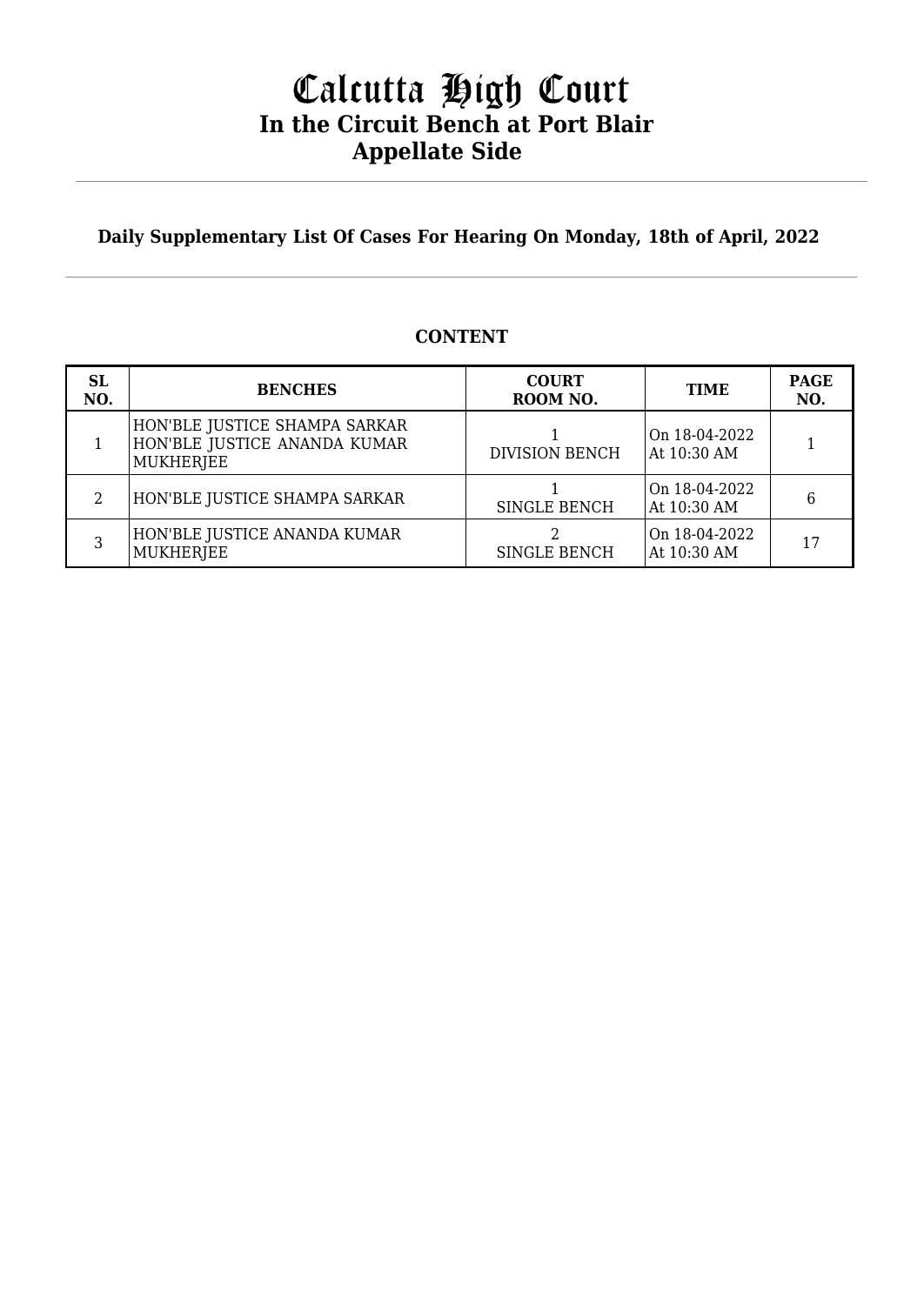

# Calcutta High Court **In the Circuit Bench at Port Blair Appellate Side**

**DAILY CAUSELIST For Monday The 18th April 2022**

**COURT NO. 1**

**DIVISION BENCH (DB)** 

**AT 10:30 AM**

**HON'BLE JUSTICE SHAMPA SARKAR HON'BLE JUSTICE ANANDA KUMAR MUKHERJEE**

### **APPLICATION FOR ANTICIPATORY BAIL**

| $\mathbf 1$ | CRM(A)/1/2022  | PRADEEP RAM<br><b>VS</b><br>THE STATE (U.T. OF<br>ANDAMAN AND NICOBAR<br>ISLANDS)  | DEEP CHAIM KABIR,<br><b>ALISHAM</b><br>VENKATESH, AJIT<br><b>PRASAD</b> | A.S.ZINU, SHAREQ<br><b>SIDDIQUE</b>                                 |
|-------------|----------------|------------------------------------------------------------------------------------|-------------------------------------------------------------------------|---------------------------------------------------------------------|
|             |                | <b>APPLICATION FOR BAIL</b>                                                        |                                                                         |                                                                     |
| 2           | CRM(DB)/2/2022 | <b>BAPON DAS</b><br><b>VS</b><br>THE STATE (UT OF<br>ANDAMAN AND NICOBAR<br>ISLAN) | NIRAJ GUPTA                                                             |                                                                     |
|             |                | <b>MOTION</b>                                                                      |                                                                         |                                                                     |
| 3           | WP.CT/171/2021 | THE LIEUTENANT<br><b>GOVERNOR</b><br><b>VS</b><br><b>ESTHER SAMUEL</b>             | RAMENDU AGARWAL                                                         |                                                                     |
| 4           | WP.CT/187/2021 | THE LIEUTENANT<br><b>GOVERNOR AND OTHERS</b><br><b>VS</b><br>P. HUSSAIN AND OTHERS | <b>SHATADRU</b><br>CHAKRABORTY,<br>RAMENDU AGARWAL                      | <b>GOPALA BINNU</b><br><b>KUMAR</b>                                 |
| 5           | WP.CT/192/2021 | SHIBSHANKAR BISWAS AND<br><b>ANR</b><br><b>VS</b><br>UNION OF INDIA AND ORS.       | PHATICK DAS                                                             |                                                                     |
| 6           | WP.CT/1/2022   | KUNJUMOLE<br><b>VS</b><br>THE UNION OF INDIA AND<br>ORS.                           | <b>GOPALA BINNU</b><br><b>KUMAR</b>                                     | <b>SHATADRU</b><br>CHAKRABORTY,<br><b>RAMENDU</b><br><b>AGARWAL</b> |
| wt7         | WP.CT/112/2020 | THE UNION OF INDIA AND<br>ORS.<br><b>VS</b><br>KUNJUMOLE                           | <b>ARUL PRASANTH</b>                                                    |                                                                     |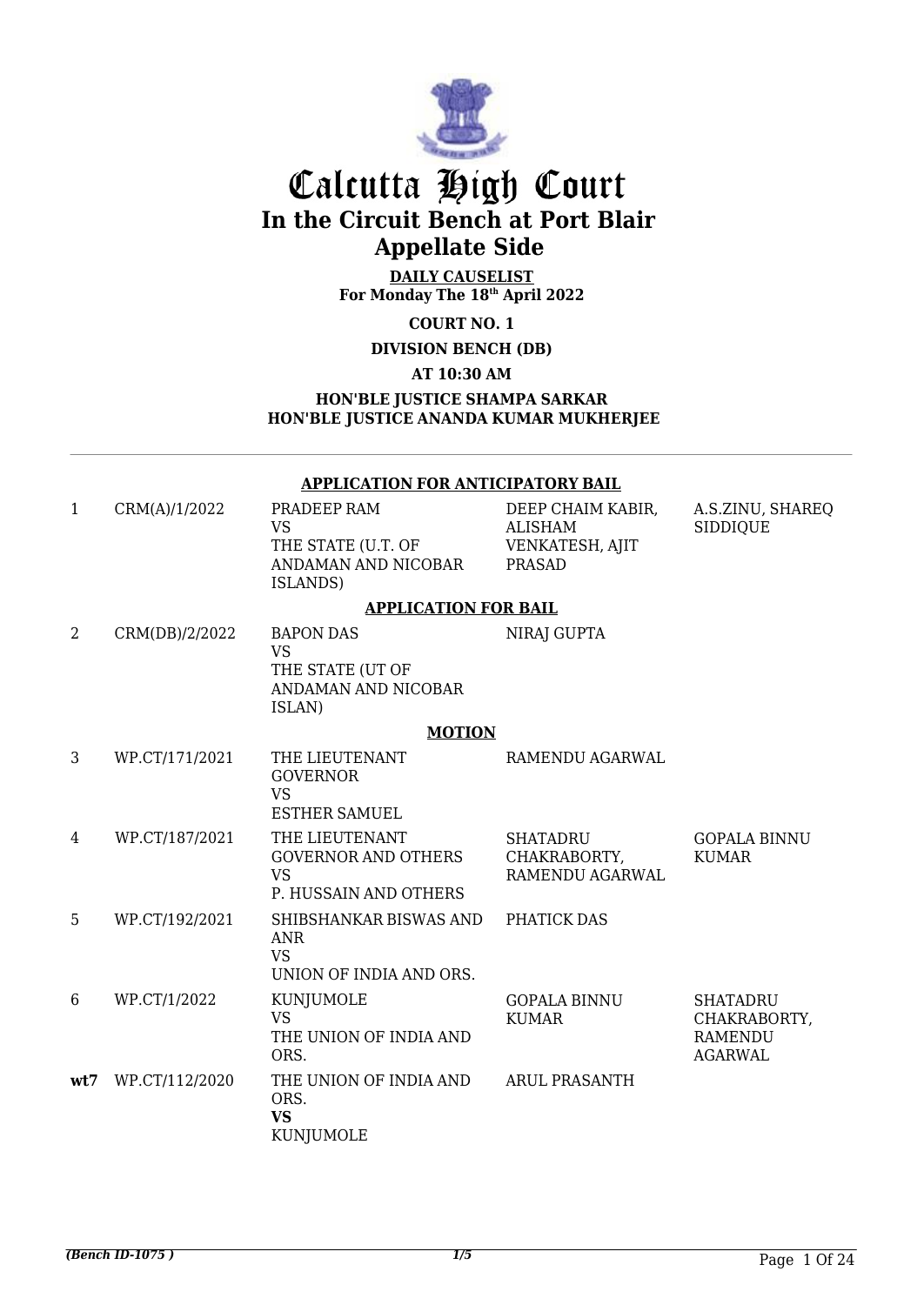| 8  | WPA(P)/1/2022     | K.JAYACHANDRAN AND<br>ANR.<br><b>VS</b>                                                                                             | K.M.B.JAYAPAL                   |                              |
|----|-------------------|-------------------------------------------------------------------------------------------------------------------------------------|---------------------------------|------------------------------|
|    |                   | THE ANDAMAN AND<br>NICOBAR ADMINISTRATION<br>AND ANR.                                                                               |                                 |                              |
| 9  | WPA(H)/1/2022     | <b>ABDUL SAHIL</b><br><b>VS</b>                                                                                                     | <b>ANJILI NAG</b>               |                              |
|    |                   | THE DIRECTOR GENERAL<br>OF POLICE AND ORS.                                                                                          |                                 |                              |
| 10 | WP.CT/3/2022      | S. RAVINDRAN<br><b>VS</b><br>THE UNION OF INDIA AND                                                                                 | <b>ANJILI NAG</b>               |                              |
|    |                   | ORS.                                                                                                                                |                                 |                              |
|    |                   | <b>SPECIALLY FIXED MATTERS</b>                                                                                                      |                                 |                              |
| 11 | CRA/8/2021        | <b>SURESH TIRKEY</b><br><b>VS</b><br>THE STATE                                                                                      | <b>G.BINNU KUMAR</b>            | RAMENDU<br>AGARWAL, A.S.ZINU |
|    | wt12 CRM/9/2021   | <b>SURESH TIRKEY</b><br><b>VS</b><br>THE STATE                                                                                      | <b>G.BINNU KUMAR</b>            |                              |
|    |                   | <b>ORDER XLI RULE II</b>                                                                                                            |                                 |                              |
| 13 | SAT/6/2021        | <b>MIRA BISWAS</b>                                                                                                                  | <b>N.A KHAN</b>                 |                              |
|    |                   | <b>VS</b><br>NIVA ROY AND OTHERS                                                                                                    |                                 |                              |
|    | IA NO: CAN/1/2021 |                                                                                                                                     |                                 |                              |
| 14 | SAT/8/2021        | RANI BALA MISTRY AND<br>ANR.<br><b>VS</b>                                                                                           | K. VIJAY KUMAR                  |                              |
|    |                   | HAREKRISHNA MONDAL<br>AND OTHERS                                                                                                    |                                 |                              |
|    | IA NO: CAN/1/2022 |                                                                                                                                     |                                 |                              |
|    |                   | <b>APPLICATION</b>                                                                                                                  |                                 |                              |
| 15 | WP.CT/204/2016    | <b>GOVERNMENT MOTORS</b><br><b>TRANSPORT DRIVERS</b><br>UNION (STS UNIT) AND<br>ORS.<br><b>VS</b><br>THE UNION OF INDIA AND<br>ORS. | MISS SHYAMALI<br><b>GANGULY</b> |                              |
|    | IA NO: CAN/1/2022 |                                                                                                                                     |                                 |                              |
| 16 | FAT/3/2021        | <b>U.V.ANUMOD</b><br><b>VS</b><br>T.RAJITHA KUMARI                                                                                  | K.M.B.JAYAPAL                   |                              |
| 17 | MA/19/2021        | M/S HINDUSTAN TRADERS<br><b>VS</b><br>THE ASSISTANT<br>PROVIDENT FUND<br>COMMISSIONER AND<br><b>ANOTHER</b>                         | <b>G.BINNU KUMAR</b>            | <b>V.D.SIVABALAN</b>         |
|    |                   | IA NO: CAN/1/2021, CAN/2/2021, CAN/3/2021                                                                                           |                                 |                              |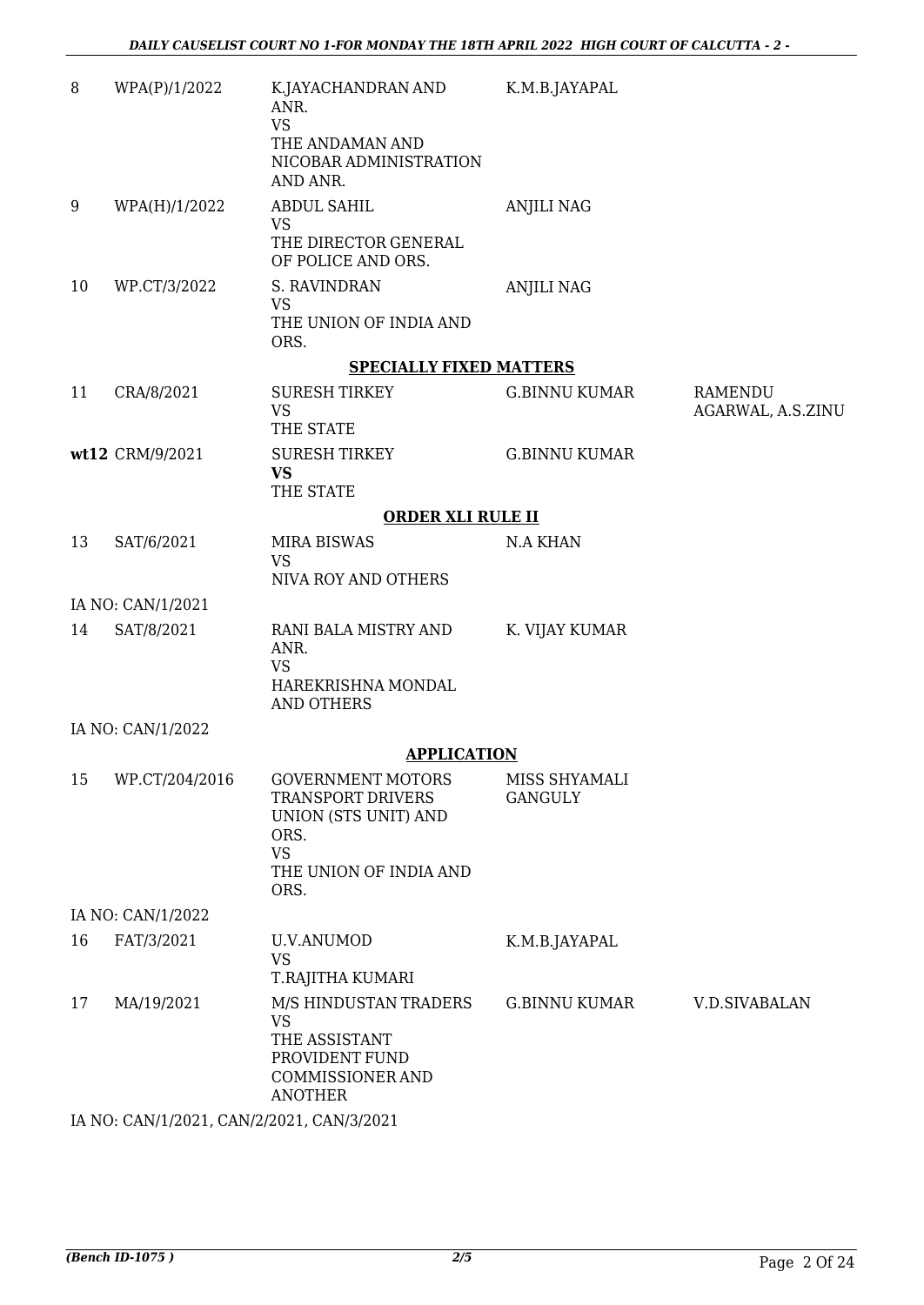| 18 | FMA/1/2022                    | SUNIL CHANDRA TAKHUR<br><b>VS</b><br>SANTI SUDHA SINGH                                                                   | N.A.KHAN                                           |                                                    |
|----|-------------------------------|--------------------------------------------------------------------------------------------------------------------------|----------------------------------------------------|----------------------------------------------------|
|    | IA NO: CAN/1/2022, CAN/2/2022 |                                                                                                                          |                                                    |                                                    |
| 19 | FMA/2/2022                    | <b>LAXMI NARAYAN</b><br><b>VS</b><br>HARBANS KAUR AND<br><b>OTHERS</b>                                                   | KMB JAYAPAL, G.MINI                                |                                                    |
|    | IA NO: CAN/1/2022             |                                                                                                                          |                                                    |                                                    |
| 20 | MA/3/2022                     | ABDUL GAFFAR AND<br><b>OTHERS</b><br><b>VS</b><br>THE LIEUTENANT<br><b>GOVERNOR AND OTHERS</b>                           | ANJILI NAG, VISHAL<br><b>KUMAR BISWAS</b>          | <b>ARUL PRASANTH</b>                               |
| 21 | MA/4/2022                     | SUKH DEV SINGH AND<br><b>OTHERS</b><br><b>VS</b><br>THE LIEUTENANT<br><b>GOVERNOR AND OTHERS</b>                         | ANJILI NAG, VISHAL<br><b>KUMAR BISWAS</b>          | <b>ARUL PRASANTH</b>                               |
| 22 | MA/5/2022                     | THE DIVISIONAL FOREST<br>OFFICER, MAYABUNDER<br><b>FOREST DIVISION</b><br><b>VS</b><br><b>BIRSA KINDO</b>                | RAMENDU AGARWAL                                    |                                                    |
|    | IA NO: CAN/1/2022             |                                                                                                                          |                                                    |                                                    |
| 23 | MA/6/2022                     | <b>SELVI K. NATHAN</b><br><b>VS</b><br>THE ANDAMAN AND<br>NICOBAR ADMINISTRATION<br>AND ORS.                             | K.M.B.JAYAPAL                                      |                                                    |
|    | IA NO: CAN/1/2022             |                                                                                                                          |                                                    |                                                    |
|    |                               | <b>FOR HEARING</b>                                                                                                       |                                                    |                                                    |
| 24 | CRA/7/2019                    | THE STATE<br>VS<br>A.MOHAN @ VELU                                                                                        | <b>SUMIT KARMAKAR</b>                              | <b>RAKESH PAL</b><br>GOBIND,<br>S.C.MISHRA         |
|    | IA NO: CRAN/1/2021            |                                                                                                                          |                                                    |                                                    |
| 25 | WP.CT/90/2019                 | SELVARAJ RAJU<br><b>VS</b><br>UNION OF INDIA AND ORS.                                                                    | <b>K.SABIR</b>                                     | S.CHAKRABORTY,<br><b>RAMENDU</b><br><b>AGARWAL</b> |
| 26 | WPA(P)/107/2019               | M LAKSHMANAN<br>VS<br>THE ANDAMAN AND<br>NICOBAR ADMINISTRATION<br><b>AND ANOTHER</b>                                    | KMB JAYAPAL, G MINI                                | <b>SALIM MOHAMMED</b>                              |
| 27 | CRA/2/2020                    | SHYAMA KANTO BISWAS<br><b>VS</b><br>THE STATE                                                                            | D.ILANGO                                           | A.S.ZINU                                           |
| 28 | MA/9/2020                     | THE HONBLE LT.<br><b>GOVERNOR AND ORS.</b><br><b>VS</b><br>ANDAMAN SARVAJANIK<br>NIRMAN VIBAGH MAZDOOR<br>SANGH AND ORS. | <b>SHATADRU</b><br>CHAKRABORTY,<br>RAMENDU AGARWAL | <b>GOPALA BINNU</b><br><b>KUMAR</b>                |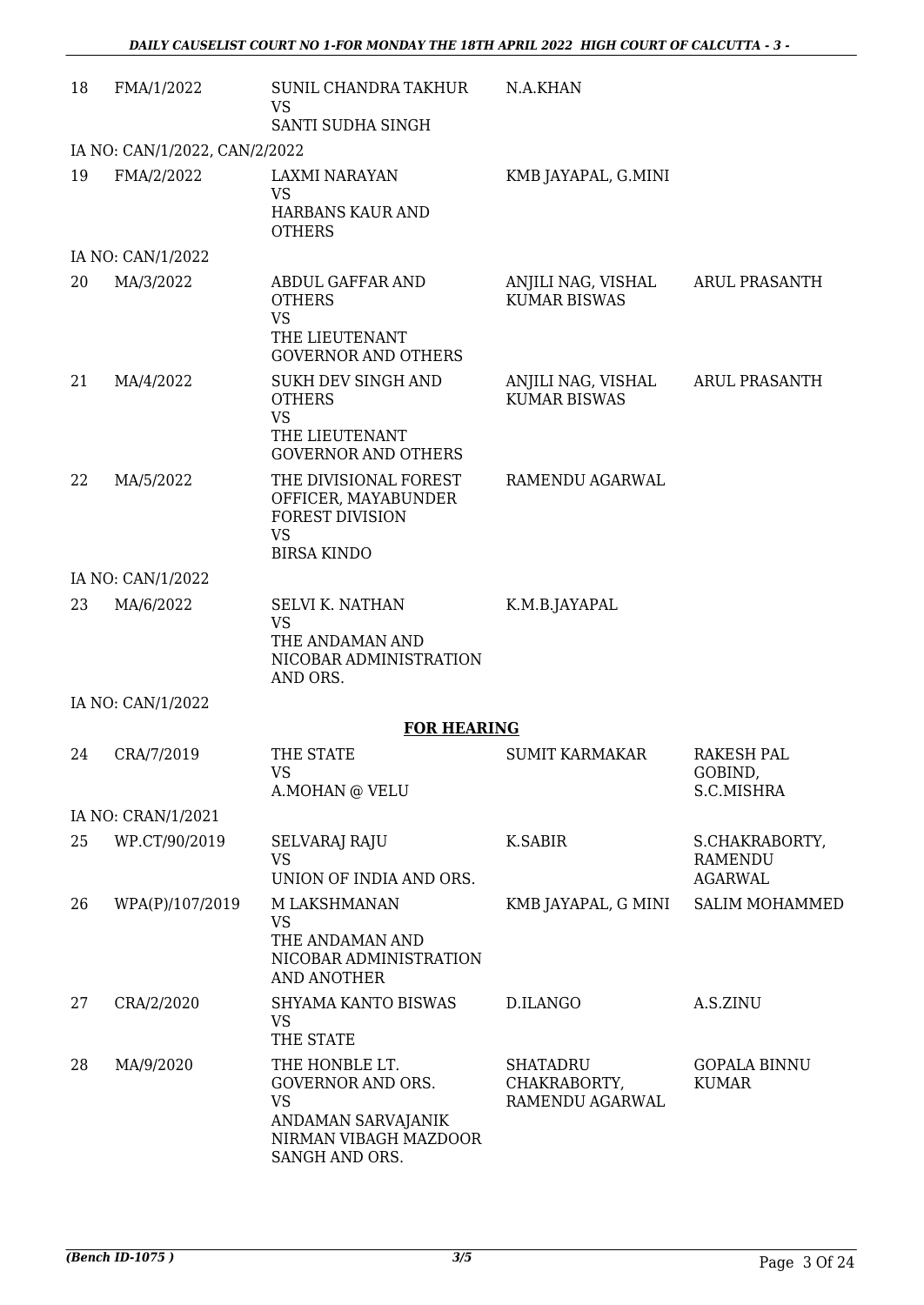|    | wt29 MA/10/2020               | THE GENERAL MANAGER<br><b>VS</b><br>R.ALANGARAM AND SONS<br>AND ORS.                                      | <b>ANJILI NAG</b>                                  | <b>GOPALA BINNU</b><br><b>KUMAR</b>                                            |
|----|-------------------------------|-----------------------------------------------------------------------------------------------------------|----------------------------------------------------|--------------------------------------------------------------------------------|
|    | wt30 WPA/133/2020             | <b>BARATANG FOREST</b><br><b>WORKER'S UNION AND</b><br>ANR.<br><b>VS</b><br>UNION OF INDIA AND 05<br>ORS. | <b>GOPALA BINNU</b><br><b>KUMAR</b>                | MEGHAJIT<br>MUKHERJEE,<br><b>RAMENDU</b><br><b>AGARWAL</b>                     |
|    | wt31 WPA/162/2019             | THE DEPUTY<br><b>CONSERVATOR OF</b><br><b>FORESTS</b><br><b>VS</b><br>P.TATA RAO AND OTHERS               | MEGHAJIT<br>MUKHERJEE,<br>RAMENDU AGARWAL          | <b>GOPALA BINNU</b><br><b>KUMAR</b>                                            |
| 32 | MA/34/2020                    | THE LIEUTENANT<br>GOVERNOR AND ORS.<br><b>VS</b><br>CAPT. ALAGURAJ AND ORS.                               | <b>SHATADRU</b><br>CHAKRABORTY,<br>RAMENDU AGARWAL | ANJILI NAG, TULSI<br><b>LALL</b>                                               |
|    | IA NO: CAN/1/2021             |                                                                                                           |                                                    |                                                                                |
| 33 | WPA(P)/82/2020                | P.KANNAN<br><b>VS</b><br>THE LIEUTENANT<br><b>GOVERNOR AND ORS.</b>                                       | K.M.B JAYAPAL                                      | S.CHAKRABORTY,<br><b>RAMENDU</b><br><b>AGARWAL</b>                             |
| 34 | CRA/226/2020                  | <b>GOPAL BAROI @ ABHIR</b><br><b>BAROI</b><br><b>VS</b><br>THE STATE                                      | D.ILANGO                                           | A.S.ZINU                                                                       |
|    | IA NO: CRAN/1/2021            |                                                                                                           |                                                    |                                                                                |
| 35 | FAT/1/2021                    | RAM CHANDER<br><b>VS</b><br><b>ANANTA</b>                                                                 | <b>ANJILI NAG</b>                                  | <b>KMB JAYAPAL</b>                                                             |
| 36 | MA/3/2021                     | <b>BISESWAR MONDAL</b><br><b>VS</b><br>THE DEPUTY<br>COMMISSIONER AND ORS.                                | K.VIJAY KUMAR                                      | KRISHNA RAO,<br>N.A.KHAN                                                       |
|    | IA NO: CAN/1/2021, CAN/2/2021 |                                                                                                           |                                                    |                                                                                |
| 37 | CRA/4/2021                    | THE STATE<br><b>VS</b><br>DR. B.PRABHURAM                                                                 | A.S.ZINU                                           | ANJILI NAG,<br>D.ILANGO                                                        |
|    | IA NO: CRAN/2/2021            |                                                                                                           |                                                    |                                                                                |
| 38 | MA/5/2021                     | THESLEEMA M.K.<br><b>VS</b><br>ANDAMAN AND NICOBAR<br>ADMINISTRATION AND<br>ORS.                          | N.A.KHAN                                           | <b>SHATADRU</b><br>CHAKRABORTY,<br><b>RAMENDU</b><br>AGARWAL,<br>K.M.B.JAYAPAL |
|    | IA NO: CAN/1/2021             |                                                                                                           |                                                    |                                                                                |
| 39 | CRA/6/2021                    | KARTHICK MONDAL<br><b>VS</b><br>THE STATE                                                                 | D.ILANGO                                           | <b>SUMIT KARMAKAR</b>                                                          |
| 40 | CRA/7/2021                    | <b>SUBHAM MAZUMDER</b><br><b>VS</b><br>THE STATE                                                          | D.ILANGO                                           | A.S.ZINU                                                                       |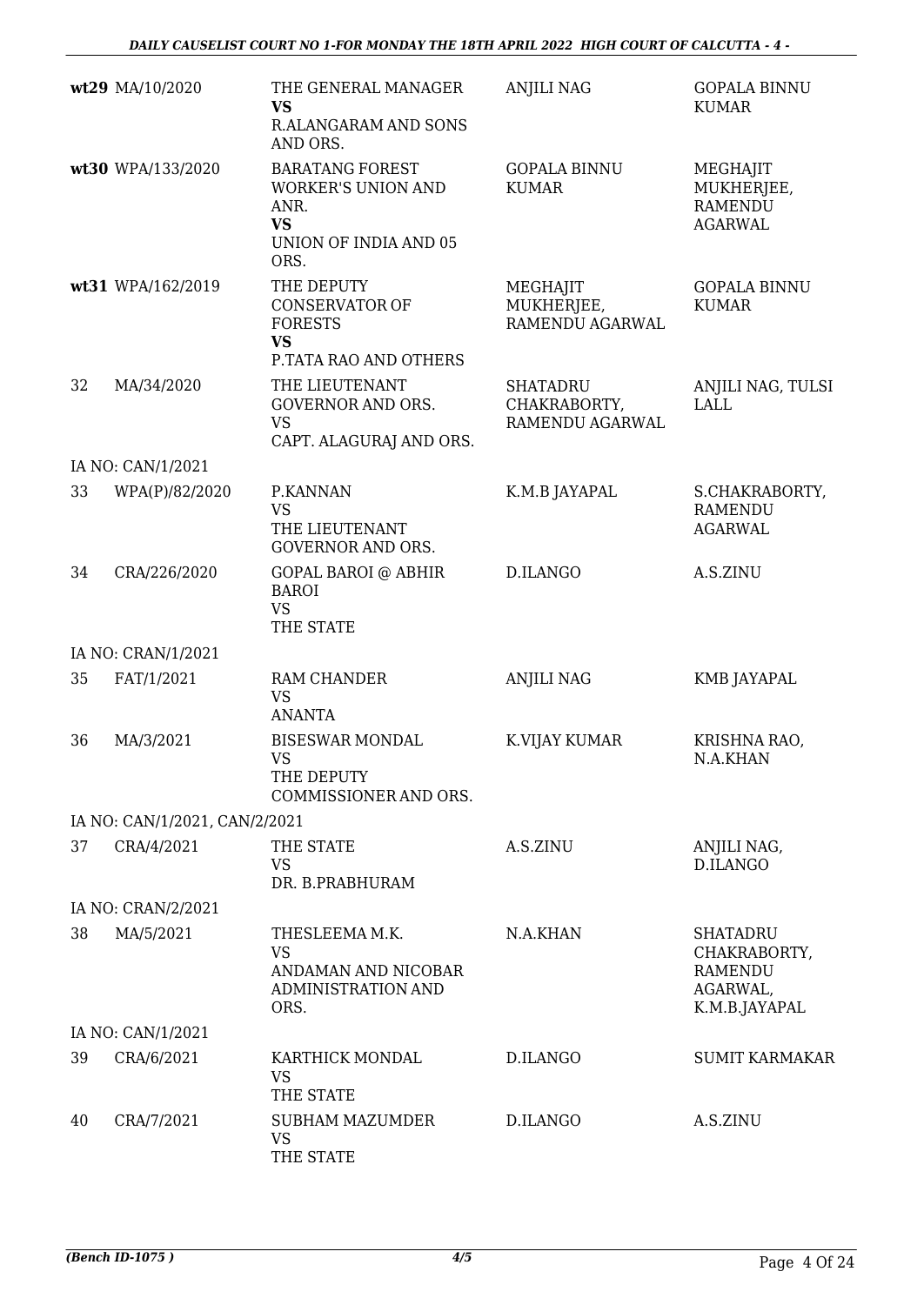41 FMA/3/2022 LAXMI NARAYAN VS HARBANS KAUR AND **OTHERS** 

KMB JAYAPAL, G.MINI

IA NO: CAN/1/2022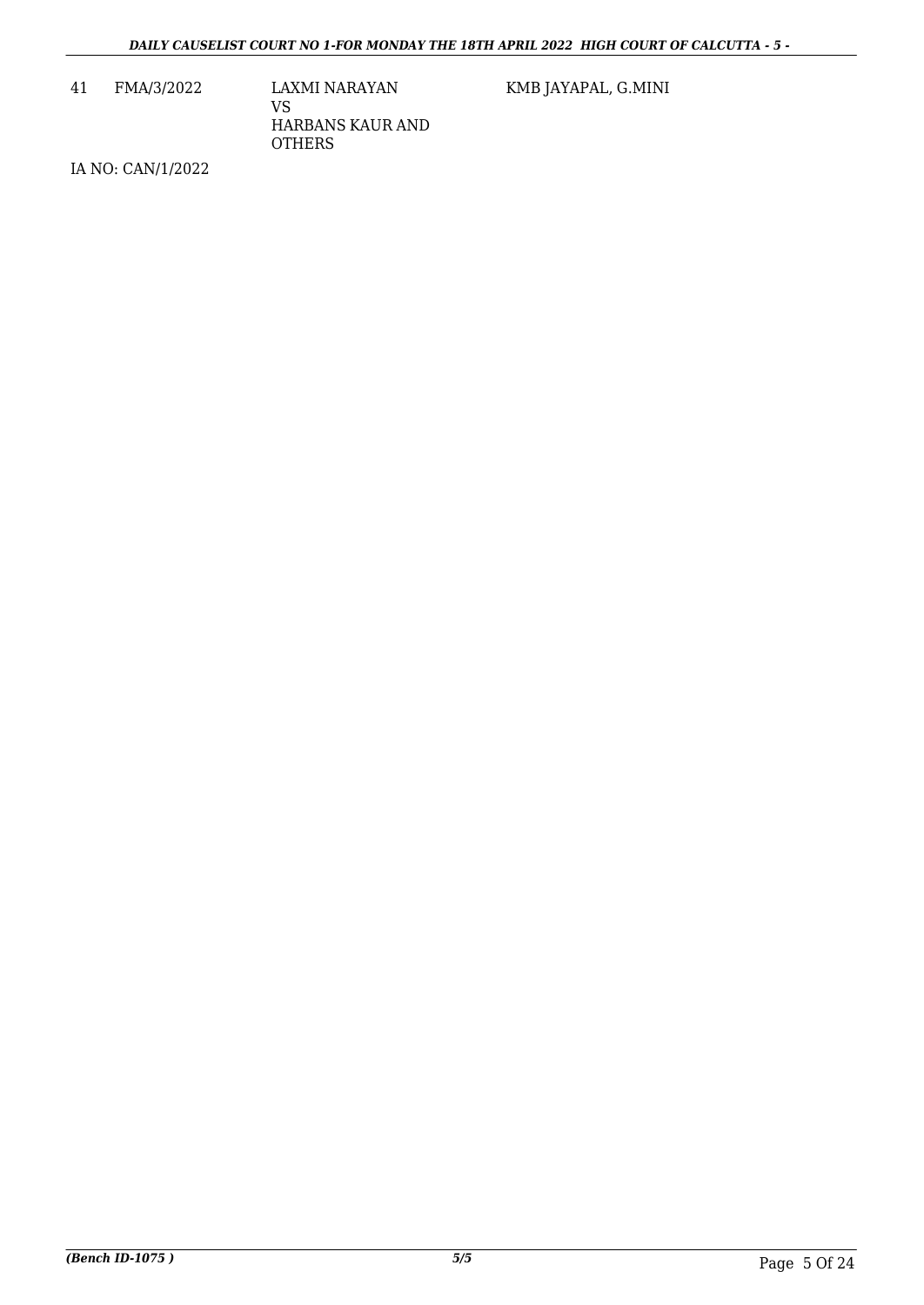

# Calcutta High Court **In the Circuit Bench at Port Blair Appellate Side**

**DAILY CAUSELIST For Monday The 18th April 2022**

**COURT NO. 1**

**SINGLE BENCH (SB)** 

**AT 10:30 AM**

### **HON'BLE JUSTICE SHAMPA SARKAR**

#### **(SINGLE BENCH WILL SIT AFTER COMPLETION OF DIVISION BENCH)**

|      |                | <b>MOTION</b>                                                                              |                                             |                                                                     |
|------|----------------|--------------------------------------------------------------------------------------------|---------------------------------------------|---------------------------------------------------------------------|
| 1    | WPA/10430/2020 | LAXMI<br><b>VS</b><br>THE ANDAMAN AND<br>NICOBAR ADMINISTRATION<br>AND ORS.                | K.VIJAY KUMAR                               | <b>ARUL PRASANTH</b>                                                |
| 2    | WPA/78/2021    | ABDUL HASSIM AND ORS.<br><b>VS</b><br>THE LIEUTENANT<br><b>GOVERNOR AND ORS.</b>           | MOHD. TABRAIZ                               | ARUL PRASANTH                                                       |
| 3    | WPA/91/2021    | V.M. KUNJAMOO<br><b>VS</b><br>THE ANDAMAN AND<br>NICOBAR ADMINISTRATION<br>AND ORS.        | DEEP CHAIM KABIR, S.<br><b>AJITH PRASAD</b> | <b>SHATADRU</b><br>CHAKRABORTY,<br><b>RAMENDU</b><br><b>AGARWAL</b> |
| 4    | WPA/104/2021   | SMTI. VELLAIAMMAL<br><b>VS</b><br>THE ANDAMAN AND<br>NICOBAR ADMINISTRATION<br>AND 03 ORS. | S.C.MISHRA                                  | <b>SHATADRU</b><br>CHAKRABORTY,<br><b>TASNEEM</b>                   |
| 5    | WPA/117/2021   | FRANCIS KISPOTTA<br><b>VS</b><br>THE ANDAMAN AND<br>NICOBAR ADMINISTRATION<br>AND ORS.     | K.M.B.JAYAPAL, G.MINI                       |                                                                     |
| wt6  | WPA/118/2021   | POULOUS ANAND<br><b>VS</b><br>THE ANDAMAN AND<br>NICOBAR ADMINISTRATION<br>AND ORS.        | K.M.B.JAYAPAL, G.MINI                       | <b>RAMENDU</b><br><b>AGARWAL</b>                                    |
| wt:7 | WPA/119/2021   | <b>LORENCE MINJ</b><br><b>VS</b><br>THE ANDAMAN AND<br>NICOBAR ADMINISTRATION<br>AND ORS.  | K.M.B.JAYAPAL, G.MINI                       |                                                                     |
| wt8  | WPA/120/2021   | DOMINIC BARLA<br><b>VS</b><br>THE ANDAMAN AND<br>NICOBAR ADMINISTRATION<br>AND ORS.        | K.M.B.JAYAPAL, G.MINI                       | <b>RAMENDU</b><br><b>AGARWAL</b>                                    |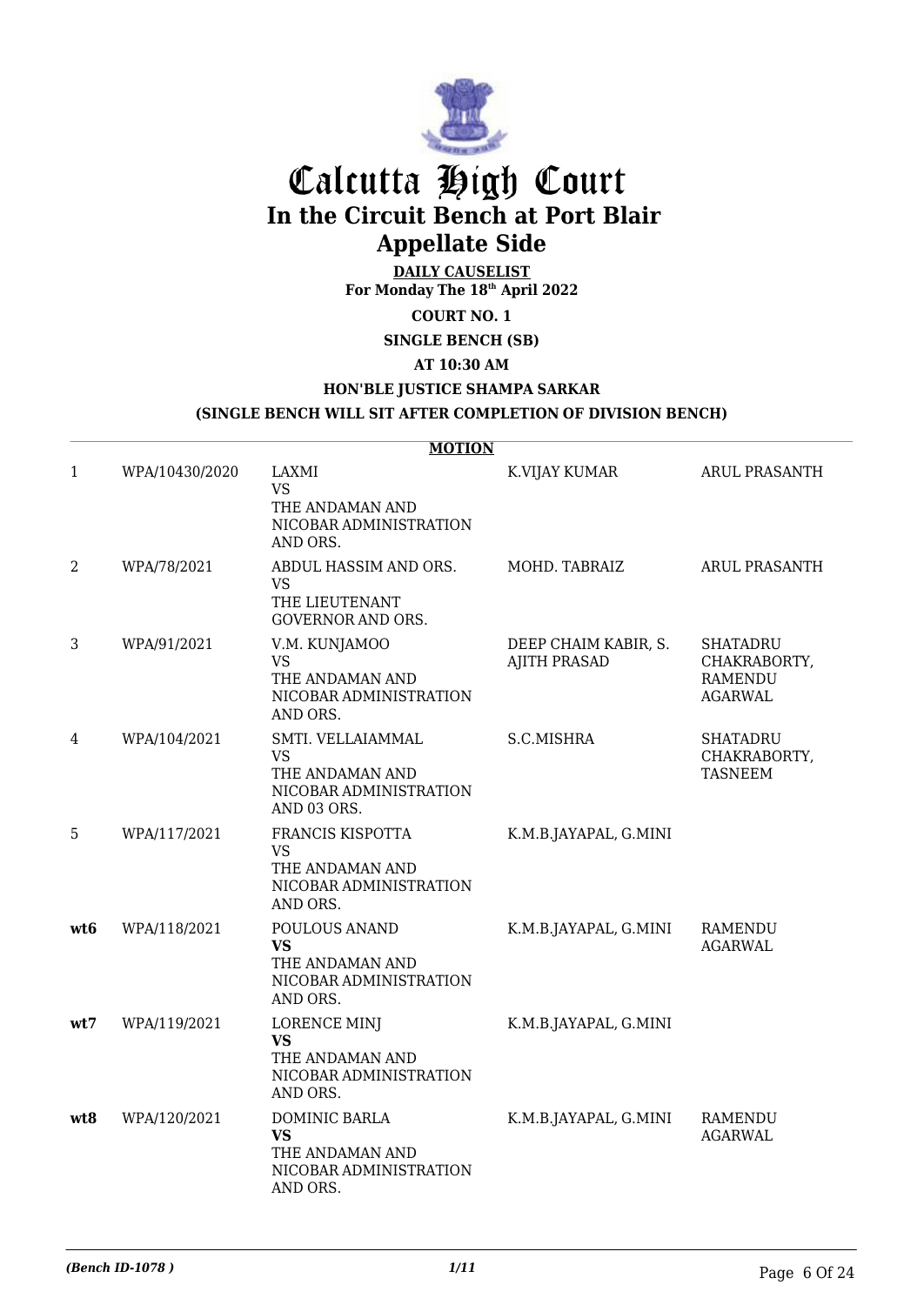| wt9  | WPA/121/2021                  | SUSANTI TIRKEY AND ORS.<br><b>VS</b><br>THE ANDAMAN AND<br>NICOBAR ADMINISTRATION<br>AND ORS.                      | K.M.B.JAYAPAL, G.MINI        |                                                              |
|------|-------------------------------|--------------------------------------------------------------------------------------------------------------------|------------------------------|--------------------------------------------------------------|
| wt10 | WPA/122/2021                  | MATEL MINJ AND ANR.<br><b>VS</b><br>THE ANDAMAN AND<br>NICOBAR ADMINISTRATION<br>AND ORS.                          | K.M.B.JAYAPAL, G.MINI        | RAMENDU<br><b>AGARWAL</b>                                    |
|      | wt11 WPA/123/2021             | MANGAL GURIA AND ANR.<br><b>VS</b><br>THE ANDAMAN AND<br>NICOBAR ADMINISTRATION<br>AND ORS.                        | K.M.B.JAYAPAL, G.MINI        |                                                              |
| 12   | WPA/127/2021                  | R.DILLESWAR RAO<br><b>VS</b><br>THE HONBLE LIEUTENANT<br><b>GOVERNOR AND ORS.</b>                                  | <b>S.GLORIA MARY</b>         | <b>ARUL PRASANTH</b>                                         |
| 13   | WPA/152/2021                  | SHRI. ARULANDY<br><b>VS</b><br>THE ANDAMAN AND<br>NICOBAR ADMINISTRATION<br>AND ORS.                               | <b>SRIJA DAS</b>             | <b>SHATADRU</b><br><b>CHAKRABORTY</b>                        |
| 14   | WPA/155/2021                  | <b>SEEMA DEVI</b><br><b>VS</b><br>THE ANDAMAN AND<br>NICOBAR ADMINISTRATION<br>AND ANR.                            | K.M.B.JAYAPAL                | <b>RAMENDU</b><br><b>AGARWAL</b>                             |
| 15   | WPA/160/2021                  | <b>BALA CHANDRAN</b><br><b>VS</b><br>THE ANDAMAN AND<br>NICOBAR ADMINISTRATION<br>AND ORS.                         | S.AJITH PRASAD,<br>D.C.KABIR | V.TIWARI                                                     |
| 16   | WPA/184/2021                  | SAKTHI SHIPPING LOGISTICS<br>PRIVATE LIMITED AND ANR.<br>VS.<br>THE HON'BLE LIEUTENANT<br><b>GOVERNOR AND ORS.</b> | <b>GOPALA BINNU KUMAR</b>    | <b>SHATADRU</b><br>CHAKRABORTY,<br>RAMENDU<br><b>AGARWAL</b> |
|      | IA NO: CAN/2/2021, CAN/3/2021 |                                                                                                                    |                              |                                                              |
| 17   | WPA/193/2021                  | M/S. HINDUSTAN TRADERS<br><b>VS</b><br>THE ASSISTANT PROVIDENT<br><b>FUND COMMISSIONER</b>                         | <b>G.BINNU KUMAR</b>         | <b>V.D.SIVABALAN</b>                                         |
|      | IA NO: CAN/1/2021             |                                                                                                                    |                              |                                                              |
| 18   | WPA/200/2021                  | NIKHIL HALDER<br><b>VS</b><br>THE ANDAMAN AND<br>NICOBAR ADMINISTRATION<br><b>AND OTHERS</b>                       | KMB JAYAPAL, G MINI          | ARUL PRASANTH                                                |
| 19   | WPA/204/2021                  | <b>FATHIMA YUSUF</b><br><b>VS</b><br>THE ANDAMAN AND<br>NICOBAR ADMINISTRATION<br>AND ORS.                         | <b>ANJILI NAG</b>            | ARUL PRASANTH,<br><b>TULSI LALL</b>                          |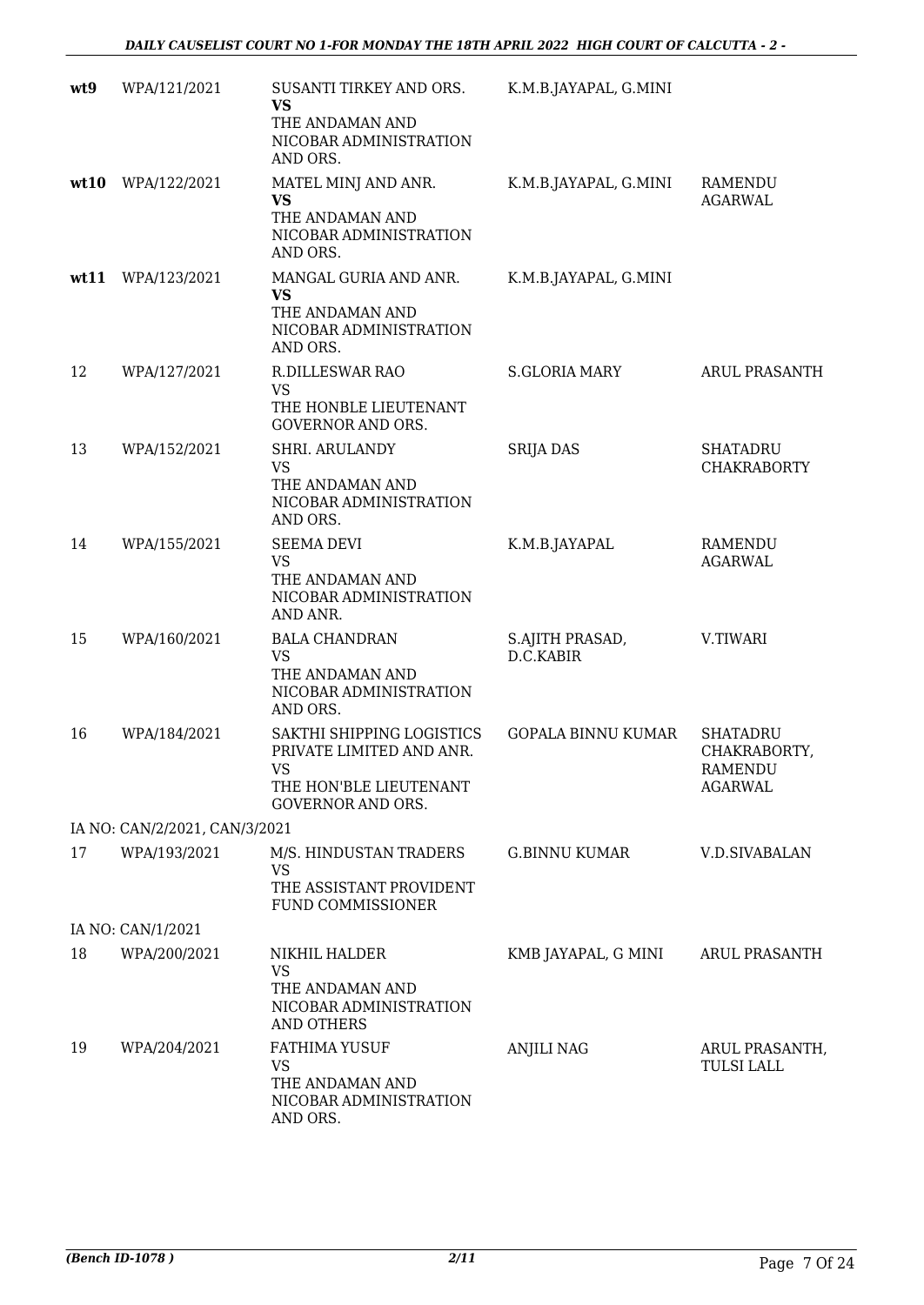| 20 | WPA/216/2021                  | KALACHAND GHARAMI<br><b>VS</b><br>THE LIEUTENANT                                                                              | <b>ANANDA HALDER</b>             | RAMENDU<br><b>AGARWAL</b>                                    |
|----|-------------------------------|-------------------------------------------------------------------------------------------------------------------------------|----------------------------------|--------------------------------------------------------------|
|    |                               | <b>GOVERNOR AND ORS</b>                                                                                                       |                                  |                                                              |
| 21 | WPA/243/2021                  | SHRI C P SAJEEV AND ORS<br><b>VS</b><br>UNION OF INDIA AND ORS.                                                               | <b>SOMA</b><br>CHOWDHURY(BANDHU) | <b>SHATADRU</b><br><b>CHAKRABORTY</b>                        |
| 22 | WPA/244/2021                  | M/S SAGAR ENGINEERING<br><b>INDUSTRIES</b><br><b>VS</b><br>THE LIEUTENANT<br><b>GOVERNOR AND OTHERS</b>                       | <b>GOPALA BINNU KUMAR</b>        | RAMENDU<br><b>AGARWAL</b>                                    |
|    | IA NO: CAN/1/2021, CAN/2/2022 |                                                                                                                               |                                  |                                                              |
| 23 | WPA/248/2021                  | M/S RAGASUMUM<br>CONSTRUCTORS AND ORS<br><b>VS</b><br>THE LIEUTENANT<br><b>GOVERNOR AND OTHERS</b>                            | GOPALA BINNU KUMAR               | <b>RAMENDU</b><br><b>AGARWAL</b>                             |
| 24 | WPA/264/2021                  | VINAY PAL SINGH<br><b>VS</b><br>THE LIEUTENANT<br><b>GOVERNOR AND OTHERS</b>                                                  | K.M.B. JAYAPAL                   | <b>SHATADRU</b><br><b>CHAKRABORTY</b>                        |
| 25 | WPA/268/2021                  | K. SACHAWATI<br><b>VS</b><br>THE ASSISTANT ENGINEER                                                                           | <b>K.SABIR</b>                   |                                                              |
| 26 | WPA/269/2021                  | K. KANTHAM<br><b>VS</b><br>THE ASSISTANT ENGINEER                                                                             | K.SABIR                          | <b>RAMENDU</b><br><b>AGARWAL</b>                             |
| 27 | WPA/271/2021                  | <b>SUBENDU MATA</b><br><b>VS</b><br>THE HON'BLE LT.GOVERNOR                                                                   | <b>GOPALA BINNU KUMAR</b>        | RAMENDU<br><b>AGARWAL</b>                                    |
|    | IA NO: CAN/1/2022             |                                                                                                                               |                                  |                                                              |
| 28 | WPA/281/2021                  | <b>BILLO RANI BAROI</b><br><b>VS</b><br>THE LIEUTENANT<br><b>GOVERNOR AND OTHERS</b>                                          | <b>ANANDA HALDER</b>             | <b>RAMENDU</b><br><b>AGARWAL</b>                             |
| 29 | WPA/291/2021                  | K. KANNAN<br><b>VS</b><br>THE ANDAMAN AND<br>NICOBAR ADMINISTRATION<br><b>AND OTHERS</b>                                      | S. GLORIA MARY                   | RAMENDU<br><b>AGARWAL</b>                                    |
| 30 | WPA/293/2021                  | NIKUNJA BIHARI MITRA<br><b>VS</b><br>THE ASSISTANT ENGINEER                                                                   | K.SABIR                          | <b>SHATADRU</b><br><b>CHAKRABORTY</b>                        |
| 31 | WPA/294/2021                  | PRAKASH MISTRY<br><b>VS</b><br>THE DEPUTY COMMISSIONER<br><b>AND OTHERS</b>                                                   | <b>ANANDA HALDER</b>             | RAMENDU<br><b>AGARWAL</b>                                    |
| 32 | WPA/295/2021                  | ANDAMAN AND NICOBAR<br>RAJYA KARMACHARI<br>MAHASANGH AND ANOTHER<br><b>VS</b><br>THE LIEUTENANT<br><b>GOVERNOR AND OTHERS</b> | <b>GOPALA BINNU KUMAR</b>        | SHATADRU<br>CHAKRABORTY,<br><b>RAMENDU</b><br><b>AGARWAL</b> |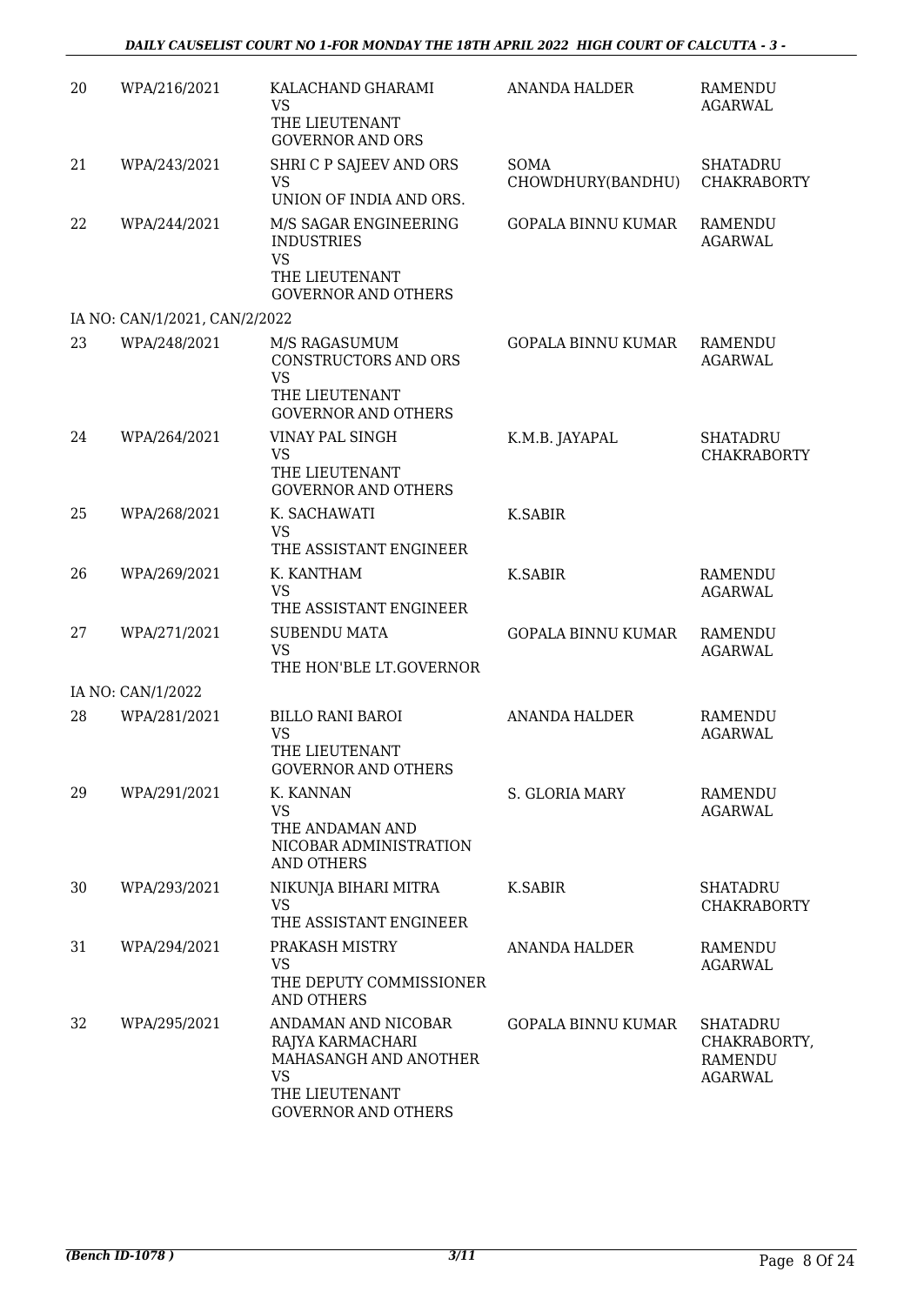| 33 | WPA/301/2021 | <b>GOPAL GANGULI</b><br><b>VS</b><br>THE ELECTION<br>COMMISSIONER FOR UT,                                                   | N.A.KHAN                            |                                           |
|----|--------------|-----------------------------------------------------------------------------------------------------------------------------|-------------------------------------|-------------------------------------------|
| 34 | WPA/305/2021 | DAVINDER PAL SINGH<br><b>VS</b><br>THE LIEUTENANT<br><b>GOVERNOR AND OTHERS</b>                                             | ANJILI NAG, SHIPRA<br><b>MANDAL</b> | SHATADRU<br>CHAKRABORTY,<br>A.S.ZINU      |
| 35 | WPA/315/2021 | SANJEET ROY<br><b>VS</b><br>THE ANDAMAN AND<br>NICOBAR ADMINISTRATION<br><b>AND OTHERS</b>                                  | K.M.B.JAYAPAL                       |                                           |
| 36 | WPA/316/2021 | KANAI LALL SARKAR AND<br>ANOTHER<br><b>VS</b><br>THE UNION TERRITORY OF<br>ANDAMAN AND NICOBAR<br><b>ISLANDS AND OTHERS</b> | K.M.B. JAYAPAL                      |                                           |
| 37 | WPA/317/2021 | RAVICHANDRAN<br><b>VS</b><br>THE UNION OF INDIA AND<br><b>OTHERS</b>                                                        | PARDESHIA MUNDA                     |                                           |
| 38 | WPA/2/2022   | SANJEET ROY<br><b>VS</b><br>THE ANDAMAN AND<br>NICOBAR ADMINISTRATION                                                       | KMB JAYAPAL, G.MINI                 |                                           |
| 39 | WPA/10/2022  | K. JANARDHAN<br><b>VS</b><br>THE DEPUTY COMMISSIONER<br>(EXCISE) AND OTHERS                                                 | <b>ANANDA HALDER</b>                | <b>SALIM MOHAMMED</b>                     |
| 40 | WPA/14/2022  | <b>SHAHINA BANO</b><br><b>VS</b><br>THE CHIEF SECRETARY AND<br>ORS.                                                         | <b>GOPALA BINNU KUMAR</b>           |                                           |
| 41 | WPA/15/2022  | M. NOKRAJ<br><b>VS</b><br>THE UNION OF INDIA AND<br><b>OTHERS</b>                                                           | RAKESH KUMAR                        | <b>SALIM MOHAMMED</b>                     |
| 42 | WPA/16/2022  | K.R.SURESH KUMAR<br><b>VS</b><br>THE LIEUTENANT<br><b>GOVERNOR AND OTHERS</b>                                               | V.D. SIVABALAN                      | <b>SALIM MOHAMMED</b>                     |
| 43 | WPA/17/2022  | <b>ANIL BAIDYA</b><br><b>VS</b><br>THE EXECUTIVE ENGINEER<br>AND OTHERS                                                     | <b>ANANDA HALDER</b>                | SALIM MOHAMMED,<br><b>SUDARSAN BISWAS</b> |
| 44 | WPA/28/2022  | THE CANARA BANK<br><b>VS</b><br>THE SUB-REGISTRAR AND<br><b>ANOTHER</b>                                                     | <b>ANJILI NAG</b>                   | <b>SALIM MOHAMMED</b>                     |
| 45 | WPA/29/2022  | UPEN CHANDRA BISWAS<br><b>VS</b><br>THE ADMINISTRATION AND<br>NICOBAR ADMINISTRATION<br>AND OTHERS                          | K.M.B.JAYAPAL                       |                                           |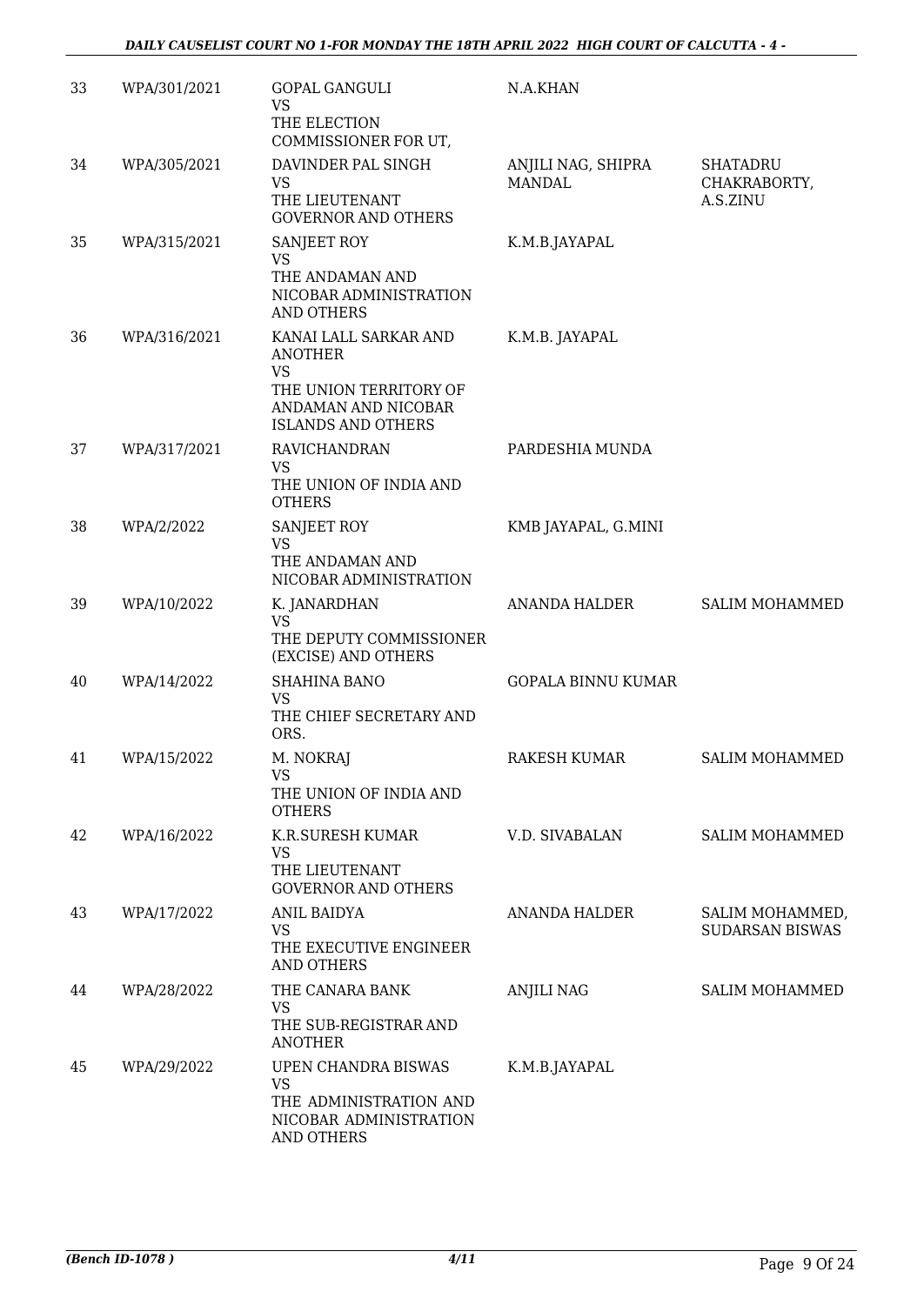| wt46 | WPA/30/2022        | MANJULA DEVI<br><b>VS</b><br>THE ANDAMAN AND<br>NICOBAR ADMINISTRATION<br><b>AND OTHERS</b>                              | K.M.B. JAYAPAL     |                       |
|------|--------------------|--------------------------------------------------------------------------------------------------------------------------|--------------------|-----------------------|
|      | wt47 WPA/31/2022   | SASHI KALA<br><b>VS</b><br>THE ANDAMAN AND<br>NICOBAR ADMINISTRATION<br><b>AND OTHERS</b>                                | K.M.B. JAYAPAL     |                       |
|      | wt48 WPA/32/2022   | NIRMALA DEVI ALIAS<br>NIRMALA LALL<br><b>VS</b><br>THE ANDAMAN AND<br>NICOBAR ADMINISTRATION<br><b>AND OTHERS</b>        | K.M.B.JAYAPAL      |                       |
|      | wt49 WPA/33/2022   | SACHIN CHANDRA BISWAS<br><b>VS</b><br>THE ANDAMAN AND<br>NICOBAR ADMINISTRTION<br><b>AND OTHERS</b>                      | K.M.B. JAYAPAL     |                       |
| wt50 | WPA/34/2022        | PRAVEEN CHANDRA BISWAS<br><b>VS</b><br>THE ANDAMAN AND<br>NICOBAR ADMINISTRATION<br>AND OTHERS                           | K.M.B.JAYAPAL      |                       |
|      | wt51 WPA/35/2022   | <b>SURILLA DEVI</b><br><b>VS</b><br>THE ANDAMAN AND<br>NICOBAR ADMINISTRATION<br><b>AND OTHERS</b>                       | K.M.B. JAYAPAL     |                       |
| wt52 | WPA/36/2022        | ROMILA DEVI<br><b>VS</b><br>THE ANDAMAN AND<br>NICOBAR ADMINISTRATION<br>AND OTHERS                                      | K.M.B.JAYAPAL      |                       |
|      | $wt53$ WPA/46/2022 | <b>SARMILA DEVI</b><br><b>VS</b><br>THE ANDAMAN AND<br>NICOBAR ADMINISTRATION<br><b>AND OTHERS</b>                       | KMB JAYAPAL        |                       |
|      | wt54 WPA/47/2022   | NAVEEN CHANDRA BISWAS<br><b>VS</b><br>THE ANDAMAN AND<br>NICOBAR ADMINISTRATION<br><b>AND OTHERS</b>                     | <b>KMB JAYAPAL</b> |                       |
| 55   | WPA/39/2022        | SMT B CHANDRA KALA AND<br><b>ORS</b><br><b>VS</b><br>THE CHIEF SECRETARY,<br>ANDAMAN AND NICOBAR<br><b>ADMIN AND ORS</b> | SANJAY SAHA        | <b>SALIM MOHAMMED</b> |
| 56   | WPA/40/2022        | SATYENDRA SINGH<br><b>VS</b><br>THE CHIEF SECRETARY,<br>ANDAMAN AND NICOBAR<br>ADMIN, PORT BLAIR AND ORS                 | SANJAY SAHA        | <b>SALIM MOHAMMED</b> |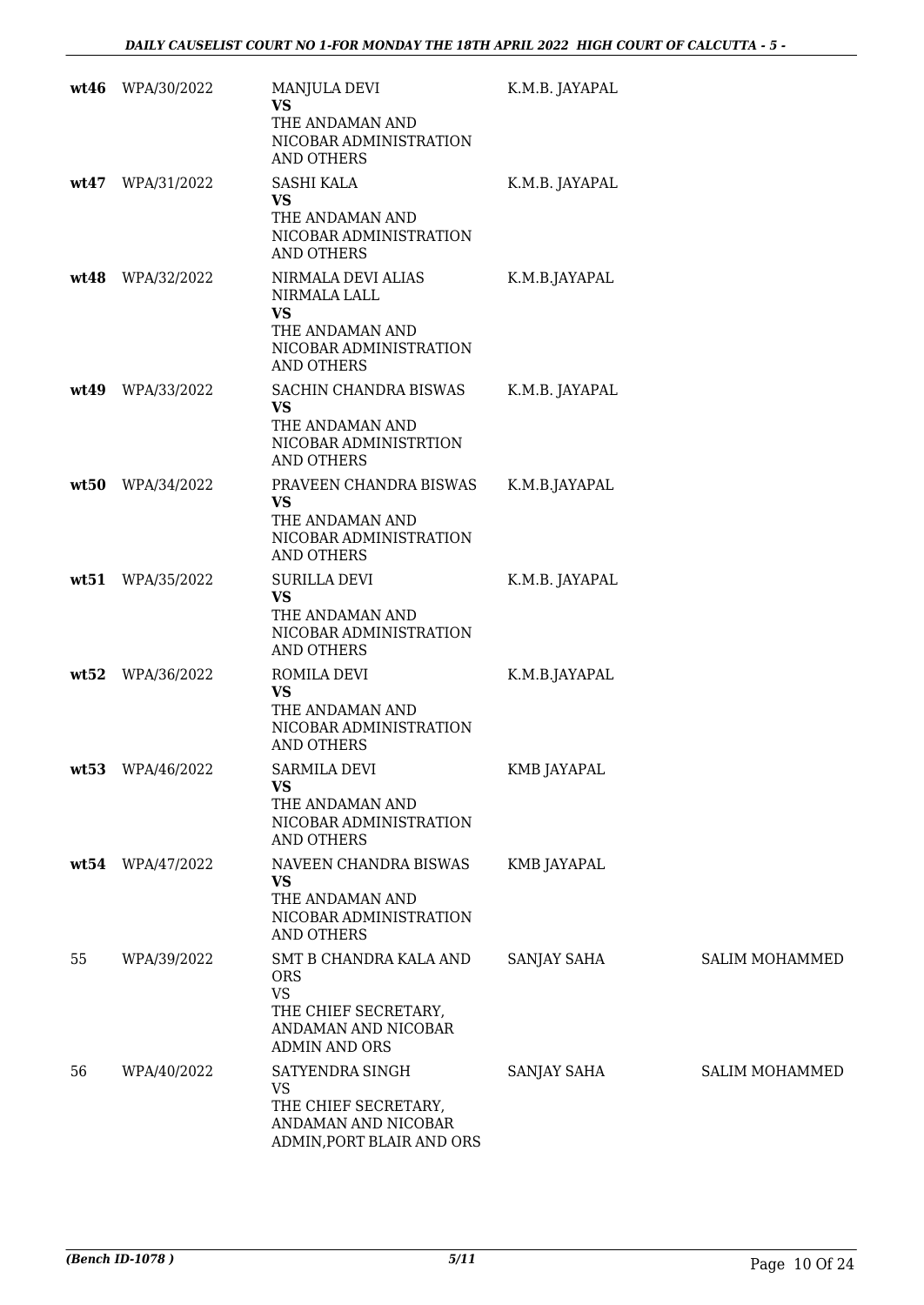| 57 | WPA/42/2022 | FATHIMA BIBI<br><b>VS</b><br>THE PORT BLAIR MUNICIPAL<br><b>COUNCIL AND ORS</b>                                                              | <b>ARANYA SAHA</b>        | <b>ARUL PRASANTH</b>                       |
|----|-------------|----------------------------------------------------------------------------------------------------------------------------------------------|---------------------------|--------------------------------------------|
| 58 | WPA/45/2022 | RAJESH CHADDA<br><b>VS</b><br>THE SUB REGISTRAR<br>(CAMPBELL BAY) AND ORS.                                                                   | <b>S.N.TEENA HUDSON</b>   |                                            |
| 59 | WPA/50/2022 | <b>SHAKTI DAS</b><br><b>VS</b><br>THE DEPUTY COMMISSIONER<br><b>AND OTHERS</b>                                                               | <b>ANANDA HALDER</b>      | SALIM MOHAMMED,<br><b>V.D.SIVABALAN</b>    |
| 60 | WPA/51/2022 | PRADEEP KUJUR<br><b>VS</b><br>THE DIVISIONAL FOREST<br><b>OFFICER</b>                                                                        | <b>GOPALA BINNU KUMAR</b> |                                            |
| 61 | WPA/60/2022 | <b>INDERNATH</b><br><b>VS</b><br>THE LIEUTENANT<br><b>GOVERNOR AND OTHERS</b>                                                                | K.SABIR                   | <b>SALIM MOHAMMED</b>                      |
| 62 | WPA/62/2022 | <b>JAG NARAYAN</b><br><b>VS</b><br>THE ANDAMAN AND<br>NICOBAR ADMINISTRATION<br>AND ORS.                                                     | K.M.B.JAYAPAL             | <b>SALIM MOHAMMED</b>                      |
| 63 | WPA/63/2022 | THENALIL ABRAHAM<br><b>THOMAS</b><br><b>VS</b><br>THE DEPUTY COMMISSIONER                                                                    | K.SABIR                   | <b>SALIM MOHAMMED</b>                      |
| 64 | WPA/64/2022 | S. SANTOSH KUMAR AND<br><b>OTHERS</b><br><b>VS</b><br>THE LIEUTENANT<br><b>GOVERNOR AND OTHERS</b>                                           | <b>ANJILI NAG</b>         | N.A.KHAN                                   |
| 65 | WPA/66/2022 | ANDAMAN AND NICOBAR<br>COOPERATIVE WORKERS<br><b>UNION</b><br><b>VS</b><br>MALABAR COOPERATIVE<br>COCONUT FARMING SOCIETY<br><b>OGRABRAJ</b> | <b>G.BINNU KUMAR</b>      | DEEP CHAIM KABIR,<br><b>S.AJITH PRASAD</b> |
| 66 | WPA/69/2022 | VINITHA KUMARI<br><b>VS</b><br>THE LIEUTENANT<br><b>GOVERNOR AND ORS.</b>                                                                    | K.M.B.JAYAPAL             |                                            |
| 67 | WPA/70/2022 | TARAMANI DEVI<br><b>VS</b><br>THE ANDAMAN AND<br>NICOBAR ADMINISTRATION<br>AND ANR.                                                          | K.M.B.JAYAPAL             |                                            |
| 68 | WPA/71/2022 | MISS KIRAN KUMARI<br><b>VS</b><br>THE ANDAMAN AND<br>NICOBAR ADMINISTRATION<br>AND ANR.                                                      | K.M.B.JAYAPAL             |                                            |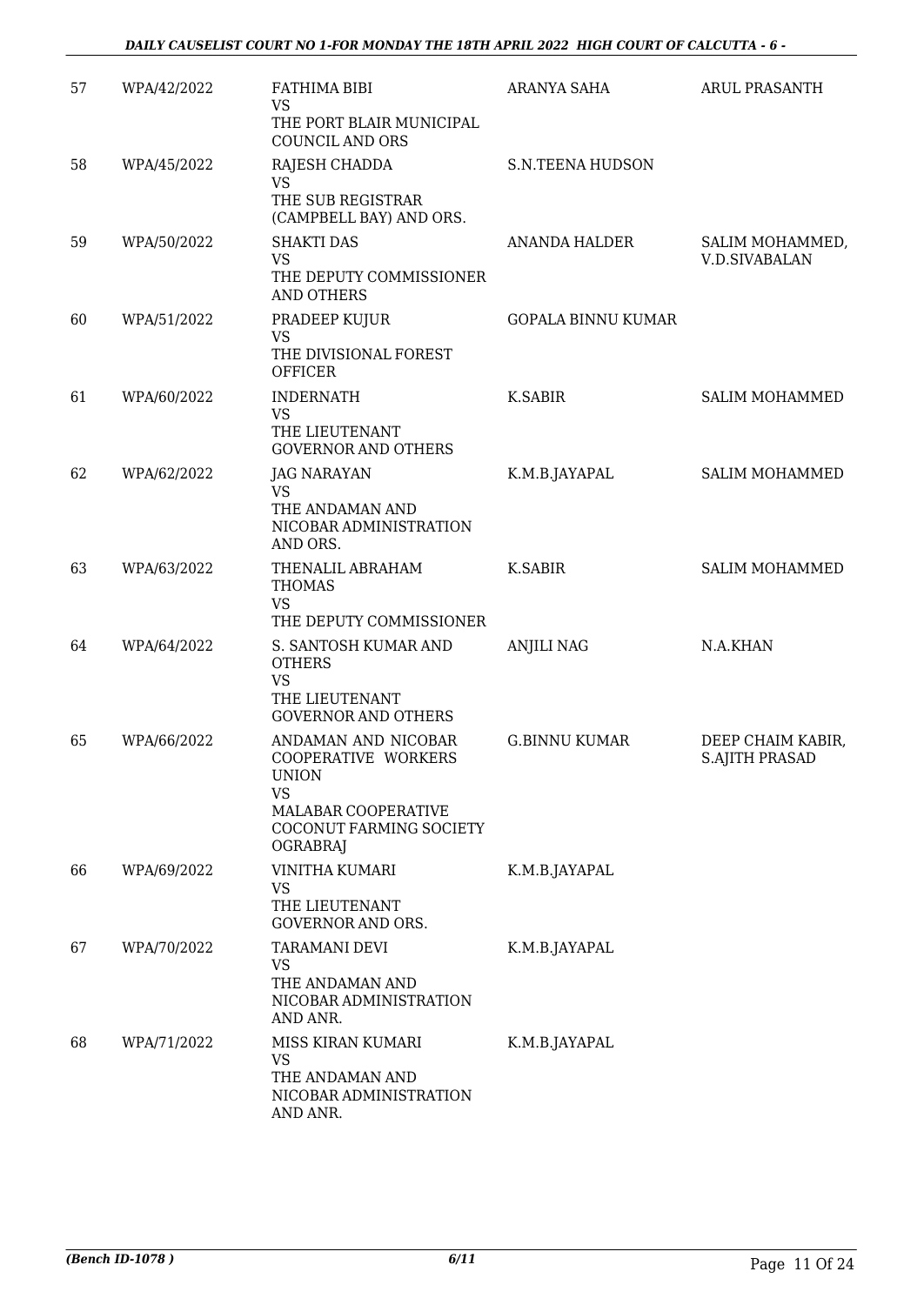| 69 | WPA/72/2022 | JHIRGA TIRKEY<br>VS<br>THE DEPUTY COMMISSIONER<br>AND ANR.                                                              | K.SABIR           |                                                              |
|----|-------------|-------------------------------------------------------------------------------------------------------------------------|-------------------|--------------------------------------------------------------|
| 70 | WPA/73/2022 | G.PURUSOTHAM<br><b>VS</b><br>THE DEPUTY COMMISSIONER<br>AND ANR.                                                        | K. SABIR          |                                                              |
| 71 | WPA/75/2022 | M/S HONEY BAR AND<br><b>RESTAURANT</b><br><b>VS</b><br>THE UNION TERRITORY OF<br>ANDAMAN AND NICOBAR<br>ISLAND AND ORS. | K.M.B. JAYAPAL    | <b>SHATADRU</b><br>CHAKRABORTY,<br>RAMENDU<br><b>AGARWAL</b> |
| 72 | WPA/77/2022 | MANTU MONDAL<br><b>VS</b><br>THE DEPUTY COMMISSIONER                                                                    | K.SABIR           |                                                              |
| 73 | WPA/78/2022 | <b>JULEE BAIRAGI</b><br><b>VS</b><br>THE REGISTRAR (BIRTHS<br>AND DEATHS) AND ANR.                                      | <b>ANJILI NAG</b> |                                                              |
| 74 | WPA/79/2022 | A. KANNAN<br><b>VS</b><br>THE SUB-<br><b>DIVISIONALMAGISTRATE</b>                                                       | <b>ANJILI NAG</b> |                                                              |
| 75 | WPA/80/2022 | <b>PURNIMA</b><br><b>VS</b><br>THE ANDAMAN AND<br>NICOBAR ADMINISTRATION<br>AND ANR.                                    | K.M.B. JAYAPAL    |                                                              |
| 76 | WPA/81/2022 | ROOFERS HOTELS LIMITED<br>AND ANR.<br><b>VS</b><br>THE DEPUTY<br>COMMISSIONERA AND ORS.                                 | <b>ANJILI NAG</b> |                                                              |
| 77 | WPA/82/2022 | <b>SASHIKALA</b><br>VS<br>THE ANDAMAN AND<br>NICOBAR ADMINISTRATION<br>AND ANR.                                         | K.M.B.JAYAPAL     |                                                              |
| 78 | WPA/83/2022 | K. SARAVANAN<br><b>VS</b><br>THE LIEUTENANT<br><b>GOVERNOR AND ORS.</b>                                                 | <b>ANJILI NAG</b> |                                                              |
| 79 | WPA/84/2022 | <b>SULABHA KISHEN</b><br><b>VS</b><br>THE ANDAMAN AND<br>NICOBAR ADMINISTRATION<br>AND ANR.                             | K.M.B. JAYAPAL    |                                                              |
| 80 | WPA/85/2022 | <b>VIKAS KISHEN</b><br><b>VS</b><br>THE ANDAMAN AND<br>NICOBAR ADMINISTRATION<br>AND ANR.                               | K.M.B. JAYAPAL    |                                                              |

#### **SPECIALLY FIXED MATTERS**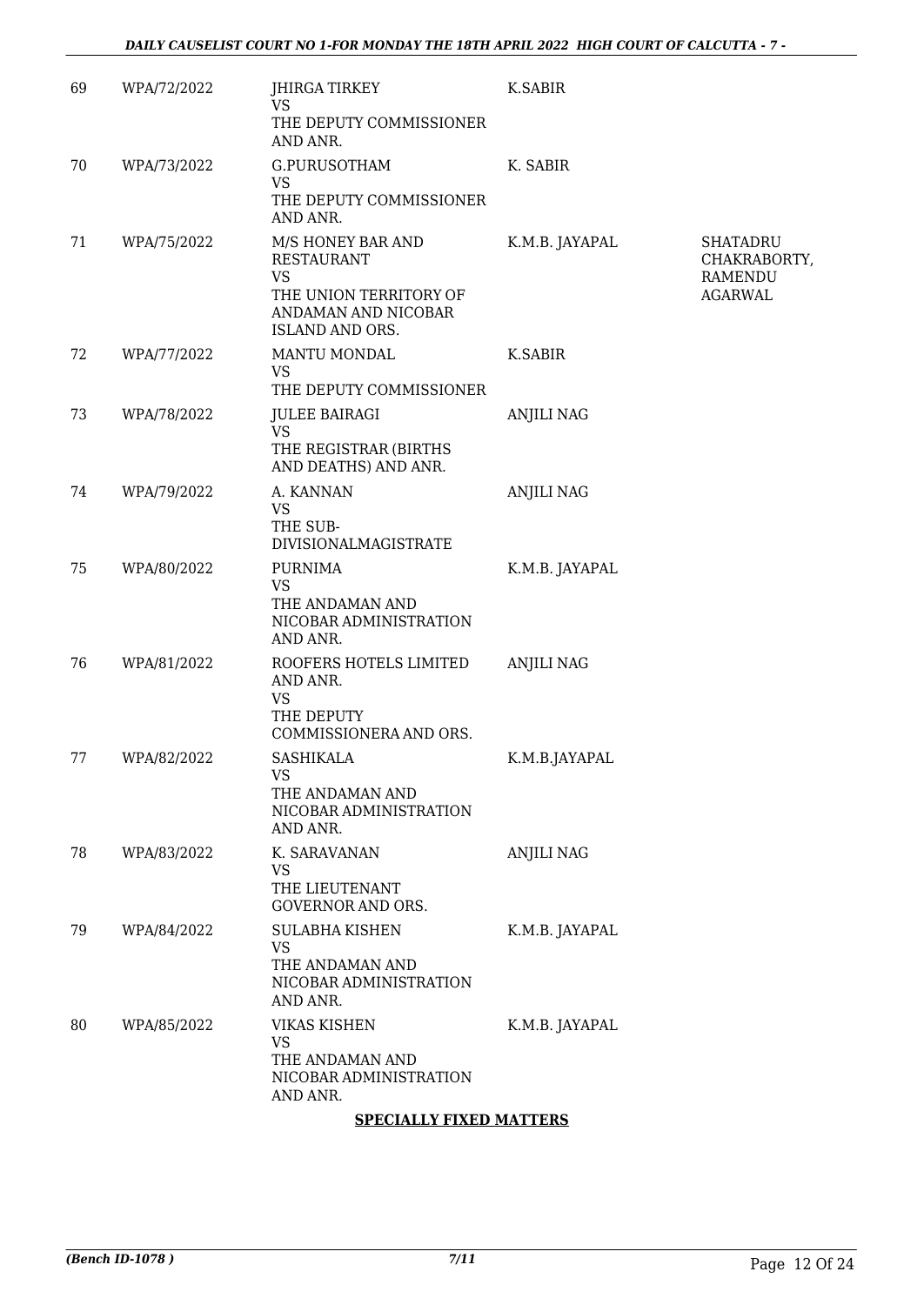| 81   | WPA/173/2021                  | <b>S.VIJAY KUMAR</b><br><b>VS</b><br>THE LIEUTENANT<br><b>GOVERNOR (DISCIPLINARY</b><br>AUTHORITY)             | <b>GOPALA BINNU KUMAR</b>                   | RAMENDU<br><b>AGARWAL</b>                                           |
|------|-------------------------------|----------------------------------------------------------------------------------------------------------------|---------------------------------------------|---------------------------------------------------------------------|
|      | IA NO: CAN/1/2021, CAN/2/2021 |                                                                                                                |                                             |                                                                     |
|      |                               | <b>FOR ORDERS</b>                                                                                              |                                             |                                                                     |
| 82   | WPA/92/2021                   | SHABAB ALI AND ORS.<br><b>VS</b><br>THE LIEUTENANT<br><b>GOVERNOR AND ORS.</b>                                 | ANANDA HALDER                               | ARUL PRASANTH,<br>K.M.B.JAYAPAL                                     |
| wt83 | WPA/313/2018                  | <b>SHOBA SINGH</b><br><b>VS</b><br>THE ANDAMAN AND<br>NICOBAR ADMINISTRATION<br>AND ORS.                       | K.M.B.JAYAPAL                               |                                                                     |
| 84   | WPA/192/2021                  | CENTRE OF INDIAN TRADE<br><b>UNIONS</b><br><b>VS</b><br>THE LIEUTENANT<br><b>GOVERNOR AND ORS.</b>             | <b>G.BINNU KUMAR</b>                        | <b>SHATADRU</b><br>CHAKRABORTY,<br><b>RAMENDU</b><br><b>AGARWAL</b> |
|      |                               | <b>APPLICATION</b>                                                                                             |                                             |                                                                     |
| 85   | AP/13/2021                    | MARINE SERVICES PVT. LTD.<br>AND ANR.<br><b>VS</b><br>THE HON'BLE LIEUTENANT<br><b>GOVERNOR AND ANR.</b>       | MOHD. TABRAIZ                               | <b>SHATADRU</b><br>CHAKRABORTY,<br><b>RAMENDU</b><br><b>AGARWAL</b> |
|      | IA NO: CAN/1/2022             |                                                                                                                |                                             |                                                                     |
|      |                               | <b>FOR HEARING</b>                                                                                             |                                             |                                                                     |
| 86   | WPA/159/2014                  | A.ZAHEED<br><b>VS</b><br>THE ANDAMAN AND<br>NICOBAR ADMINISTRATION<br>AND ORS.                                 | K.M.B.JAYAPAL, G.MINI                       | <b>ARUL PRASANTH</b>                                                |
| 87   | WPA/9/2018                    | P.SUNDARA RAO<br><b>VS</b><br>THE LIEUTENANT<br><b>GOVERNOR AND ORS.</b>                                       | GOPALA BINNU KUMAR                          | SHATADRU<br>CHAKRABORTY,<br><b>RAMENDU</b><br><b>AGARWAL</b>        |
| 88   | WPA/236/2018                  | <b>EXECUTIVE ENGINEER,</b><br>CONSTRUCTION DIVISION-II,<br><b>APWD</b><br><b>VS</b><br>S. PRABHAKARAN AND ORS. | SHATADRU<br>CHAKRABORTY,<br>RAMENDU AGARWAL | <b>GOPALA BINNU</b><br><b>KUMAR</b>                                 |
| 89   | WPA/173/2019                  | SHRI BIRSA KINDO<br><b>VS</b><br>THE DIVISIONAL FOREST<br>OFFICER, MAYABUNDER                                  | <b>GOPALA BINU KUMAR</b>                    | <b>SHATADRU</b><br>CHAKRABORTY,<br>RAMENDU<br><b>AGARWAL</b>        |
| 90   | WPA/206/2019                  | <b>SUDEEP RAI SHARMA</b><br><b>VS</b><br>THE UNION OF INDIA AND<br>ORS.                                        | <b>GOPALA BINU KUMAR</b>                    | S.GANGULY                                                           |
| 91   | WPA/209/2019                  | R. KAUSHALYA AND ORS.<br><b>VS</b><br>THE UNION OF INDIA AND<br>ORS.                                           | ANJILI NAG, SHIPRA<br><b>MANDAL</b>         | MOHD. TABRAIZ                                                       |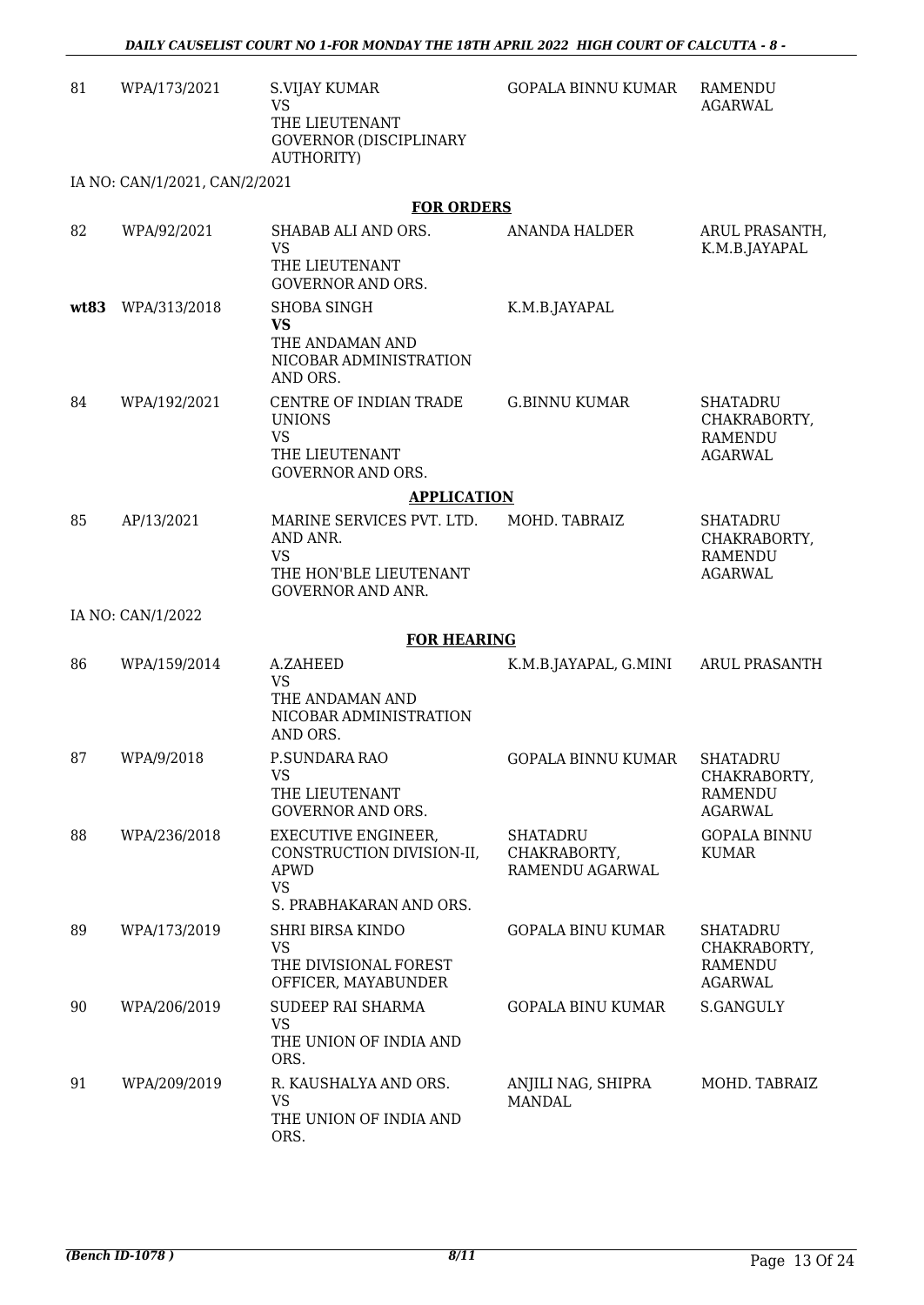| 92  | WPA/238/2019 | SMTI. PRIYA MINJ<br><b>VS</b><br>THE ANDAMAN AND<br>NICOBAR ADMINISTRATION<br>AND ANR.                                     | K. M. B. JAYAPAL                                   | <b>VIKAS TEWARY</b>                   |
|-----|--------------|----------------------------------------------------------------------------------------------------------------------------|----------------------------------------------------|---------------------------------------|
| 93  | WPA/241/2019 | THE EXECUTIVE ENGINEER<br>NORTH ANDAMAN<br>CONSTRUCTION DIVISION<br>(NACD)<br><b>VS</b><br>SMTI. REKHA NAIR AND ORS.       | <b>SHATADRU</b><br>CHAKRABORTY,<br>RAMENDU AGARWAL | <b>GOPALA BINNU</b><br><b>KUMAR</b>   |
| 94  | WPA/243/2019 | KARTICK AND ORS.<br><b>VS</b><br>THE LIEUTENANT<br><b>GOVERNOR AND ORS.</b>                                                | ANJILI NAG, SHIPRA<br><b>MANDAL</b>                | <b>RAMENDU</b><br><b>AGARWAL</b>      |
| 95  | WPA/246/2019 | <b>A.SUNDAR</b><br><b>VS</b><br>THE HONBLE LIEUTENANT<br><b>GOVERNOR AND ORS.</b>                                          | <b>GOPALA BINNU KUMAR</b>                          | <b>SHATADRU</b><br><b>CHAKRABORTY</b> |
| 96  | WPA/289/2019 | YOHANNAN SAJEEVAN AND<br>ANR.<br><b>VS</b><br>ANDAMAN AND NICOBR<br><b>ADMINISTRATION</b>                                  | DEEP CHAIM KABIR,<br><b>AJIT PRASAD</b>            |                                       |
| 97  | WPA/329/2019 | TOURIST WORKERS UNION<br>AND ANR.<br><b>VS</b><br>THE ANDAMAN AND<br>NICOBAR ADMINISTRATION<br>AND ORS.                    | <b>GOPALA BINNU KUMAR</b>                          | V.TIWARI, ANJILI<br><b>NAG</b>        |
| 98  | WPA/34/2020  | SMTI. REBA MONDAL<br><b>VS</b><br>THE UNION OF INDIA AND<br>ORS.                                                           | <b>ANANDA HALDER</b>                               | <b>RAMENDU</b><br><b>AGARWAL</b>      |
| 99  | WPA/52/2020  | P.KANNAN<br><b>VS</b><br>THE UNION OF INDIA AND<br>ORS.                                                                    | K.M.B.JAYAPAL                                      | <b>AJAY KUMAR</b><br><b>MANDAL</b>    |
| 100 | WPA/54/2020  | <b>KISHEN RAM</b><br><b>VS</b><br>THE LIEUTENANT<br><b>GOVERNOR AND ORS.</b>                                               | G. MINI AND K.M.B.<br>JAYAPAL                      | <b>SHATADRU</b><br><b>CHAKRABORTY</b> |
| 101 | WPA/76/2020  | <b>JOHN WESLEY</b><br><b>VS</b><br>THE ANDAMAN AND<br>NICOBAR ADMINISTRATION<br>AND ORS.                                   | K.VIJAY KUMAR                                      | M.P.KAMARAJ                           |
| 102 | WPA/91/2020  | Miss Saruna Niza<br><b>VS</b><br>Andaman Nicobar Islands<br><b>Integrated Development</b><br>Corporation Limited (ANIIDCO) | Gopala Binu Kumar                                  | Mrs. Anjali Nag                       |
| 103 | WPA/94/2020  | JOHN EKKA AND ORS.<br><b>VS</b><br>THE UNION OF INDIA AND<br>ORS.                                                          | <b>GOPALA BINNU KUMAR</b>                          | <b>SHATADRU</b><br><b>CHAKRABORTY</b> |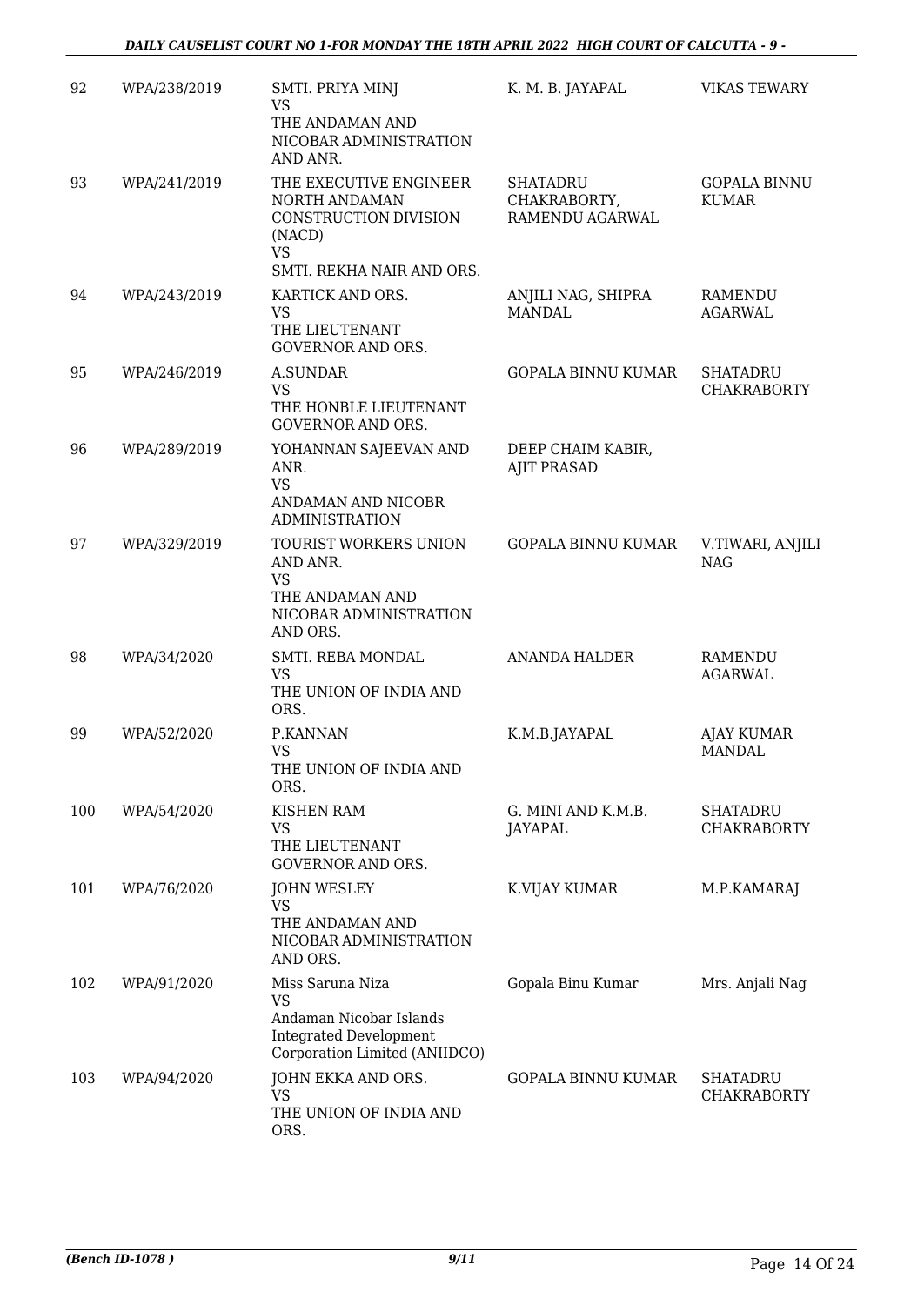### *DAILY CAUSELIST COURT NO 1-FOR MONDAY THE 18TH APRIL 2022 HIGH COURT OF CALCUTTA - 10 -*

| 104 | WPA/95/2020        | <b>ANITA XESS</b><br><b>VS</b><br>THE UNION OF INDIA AND<br>ORS.                           | <b>GOPALA BINNU KUMAR</b>            | <b>SHATADRU</b><br><b>CHAKRABORTY</b> |
|-----|--------------------|--------------------------------------------------------------------------------------------|--------------------------------------|---------------------------------------|
| 105 | WPA/96/2020        | P.VAIKUNTA RAO<br><b>VS</b><br>THE UNION OF INDIA AND<br>ORS.                              | <b>GOPALA BINNU KUMAR</b>            | <b>SHATADRU</b><br><b>CHAKRABORTY</b> |
| 106 | WPA/97/2020        | P.YADAVA RAO<br><b>VS</b><br>THE UNION OF INDIA AND<br>ORS.                                | <b>GOPALA BINNU KUMAR</b>            | <b>SHATADRU</b><br><b>CHAKRABORTY</b> |
| 107 | WPA/102/2020       | SHRI. AKSHAY PANT<br><b>VS</b><br>THE UNION OF INDIA AND<br>ORS.                           | G. MINI AND K.M.B.<br><b>JAYAPAL</b> | M.P.KAMARAJ                           |
| 108 | WPA/105/2020       | PREM KISHEN<br><b>VS</b><br>THE ANDAMAN AND<br>NICOBAR ADMINISTRATION<br>AND ORS.          | K.M.B.JAYAPAL, G.MINI                | RAMENDU<br><b>AGARWAL</b>             |
|     | wt109 WPA/103/2020 | <b>HARISH KISHEN</b><br><b>VS</b><br>THE ANDAMAN AND<br>NICOBAR ADMINISTRATION<br>AND ORS. | K.M.B.JAYAPAL, G.MINI                | <b>RAMENDU</b><br><b>AGARWAL</b>      |
|     | wt110 WPA/104/2020 | <b>RAM KISHEN</b><br><b>VS</b><br>THE ANDAMAN AND<br>NICOBAR ADMINISTRATION<br>AND ORS.    | K.M.B.JAYAPAL, G.MINI                | <b>RAMENDU</b><br><b>AGARWAL</b>      |
|     | wt111 WPA/106/2020 | PERNITA DEVI<br><b>VS</b><br>THE ANDAMAN AND<br>NICOBAR ADMINISTRATION<br>AND ORS.         | K.M.B.JAYAPAL, G.MINI                | <b>RAMENDU</b><br><b>AGARWAL</b>      |
|     | wt112 WPA/70/2021  | HAR JEEVAN RAM<br><b>VS</b><br>THE LIEUTENANT<br><b>GOVERNOR AND ORS.</b>                  | K.M.B.JAYAPAL                        | <b>RAMENDU</b><br><b>AGARWAL</b>      |
|     | wt113 WPA/71/2021  | PREM KISHEN<br><b>VS</b><br>THE ANDAMAN AND<br>NICOBAR ADMINISTRATION<br>AND ORS.          | K.M.B.JAYAPAL                        | RAMENDU<br><b>AGARWAL</b>             |
|     | wt114 WPA/72/2021  | <b>HARISH KISHEN</b><br><b>VS</b><br>THE ANDAMAN AND<br>NICOBAR ADMINISTRATION<br>AND ORS. | K.M.B. JAYAPAL                       | RAMENDU<br><b>AGARWAL</b>             |
| 115 | WPA/107/2020       | THE EXECUTIVE ENGINEER<br>VS.<br>S.MANOHARI AND ORS.                                       | V.TIWARI                             | <b>G.BINNU KUMAR</b>                  |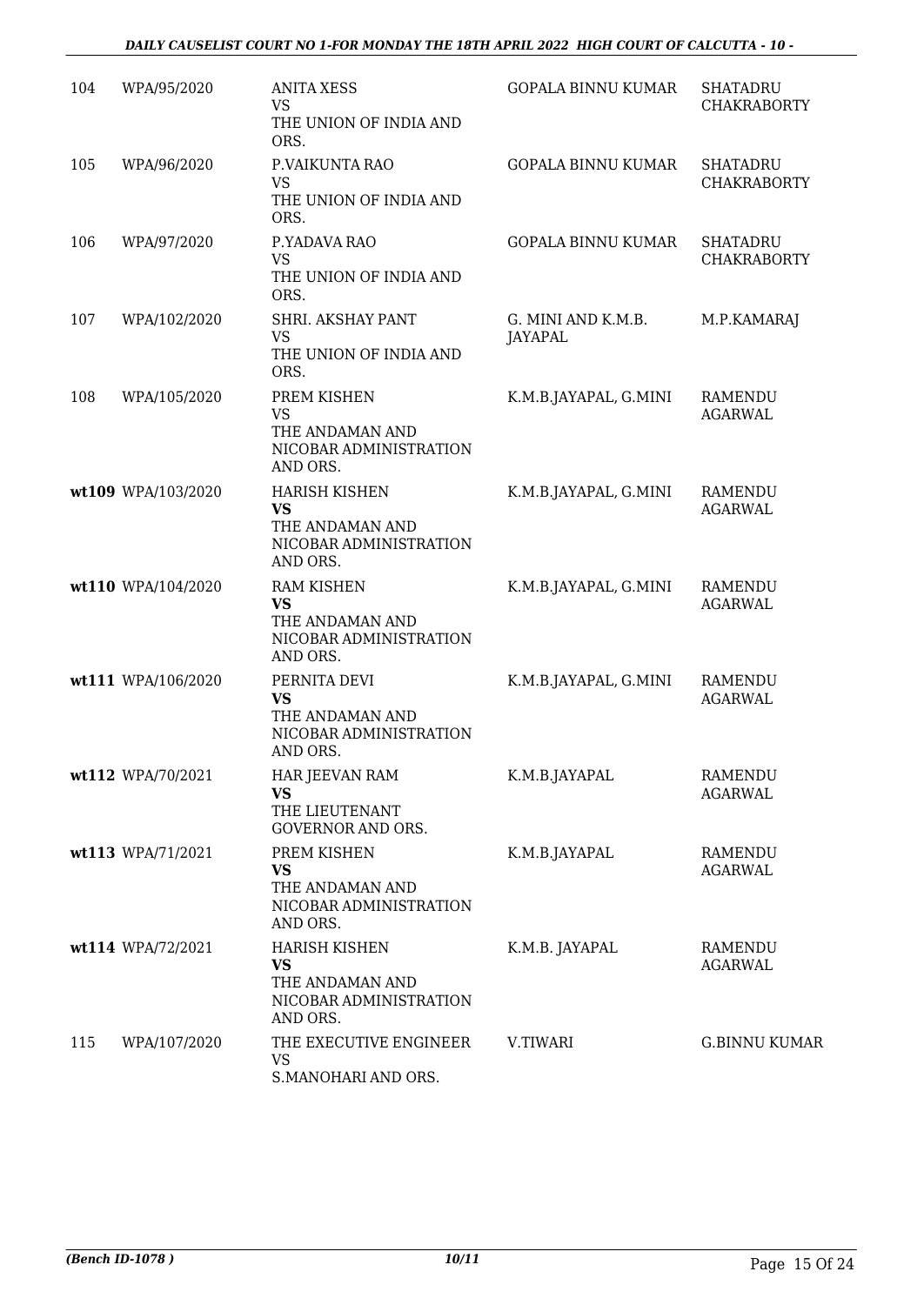|     | wt116 WPA/117/2020                        | S.MANOHARI AND ORS.<br><b>VS</b><br>THE EXECUTIVE ENGINEER,<br>PORT BLAIR NORTH<br>DIVISION, APWD     | <b>GOPALA BINNU KUMAR</b>                          | V.TIWARI                                               |
|-----|-------------------------------------------|-------------------------------------------------------------------------------------------------------|----------------------------------------------------|--------------------------------------------------------|
| 117 | WPA/109/2020                              | <b>SASI KALA</b><br><b>VS</b><br>THE UNION OF INDIA AND<br>ORS.                                       | K.M.B.JAYAPAL, G.MINI                              | <b>RAMENDU</b><br><b>AGARWAL</b>                       |
|     | wt118 WPA/110/2020                        | <b>KHATHIJA</b><br><b>VS</b><br>THE UNION OF INDIA AND<br>ORS.                                        | K.M.B.JAYAPAL                                      | <b>RAMENDU</b><br><b>AGARWAL</b>                       |
| 119 | WPA/2/2021                                | <b>S.RAVINDRAN</b><br><b>VS</b><br>THE ADMINISTRATOR AND<br>ORS.                                      | ANJILI NAG, SHIPRA<br><b>MANDAL</b>                | <b>SHATADRU</b><br><b>CHAKRABORTY</b>                  |
| 120 | WPA/187/2021<br>WITH WP 6019/2020 LIMITED | <b>SMARTSPACE</b><br>WITH WP 6020/2020 INFRASTRUCTURE PRIVATE<br><b>VS</b><br>UNION OF INDIA AND ORS. | M.MUKHERJEE,<br>S.SARKAR, SHYAMAL<br><b>SARKAR</b> | <b>RAMENDU</b><br>AGARWAL, AJAY<br><b>KUMAR MANDAL</b> |
|     | wt121 WPA/43/2019                         | <b>SMARTSPACE</b><br><b>INFRASTRUCTURE PRIVATE</b><br>LIMITED<br><b>VS</b><br>UNION OF INDIA AND ORS. | SHYAMAL SARKAR,<br>K.VIJAY KUMAR                   | RAMENDU<br><b>AGARWAL</b>                              |
|     | wt122 WPA/56/2019                         | JOGESHWAR NATH ARORA<br><b>VS</b><br>THE LIEUTENANT<br><b>GOVERNOR AND ORS.</b>                       | <b>ANJILI NAG</b>                                  | <b>RAMENDU</b><br><b>AGARWAL</b>                       |
|     | wt123 WPA/57/2019                         | <b>GIRISH ARORA</b><br><b>VS</b><br>THE LIEUTENANT<br><b>GOVERNOR AND ORS.</b>                        | <b>ANJILI NAG</b>                                  | <b>RAMENDU</b><br><b>AGARWAL</b>                       |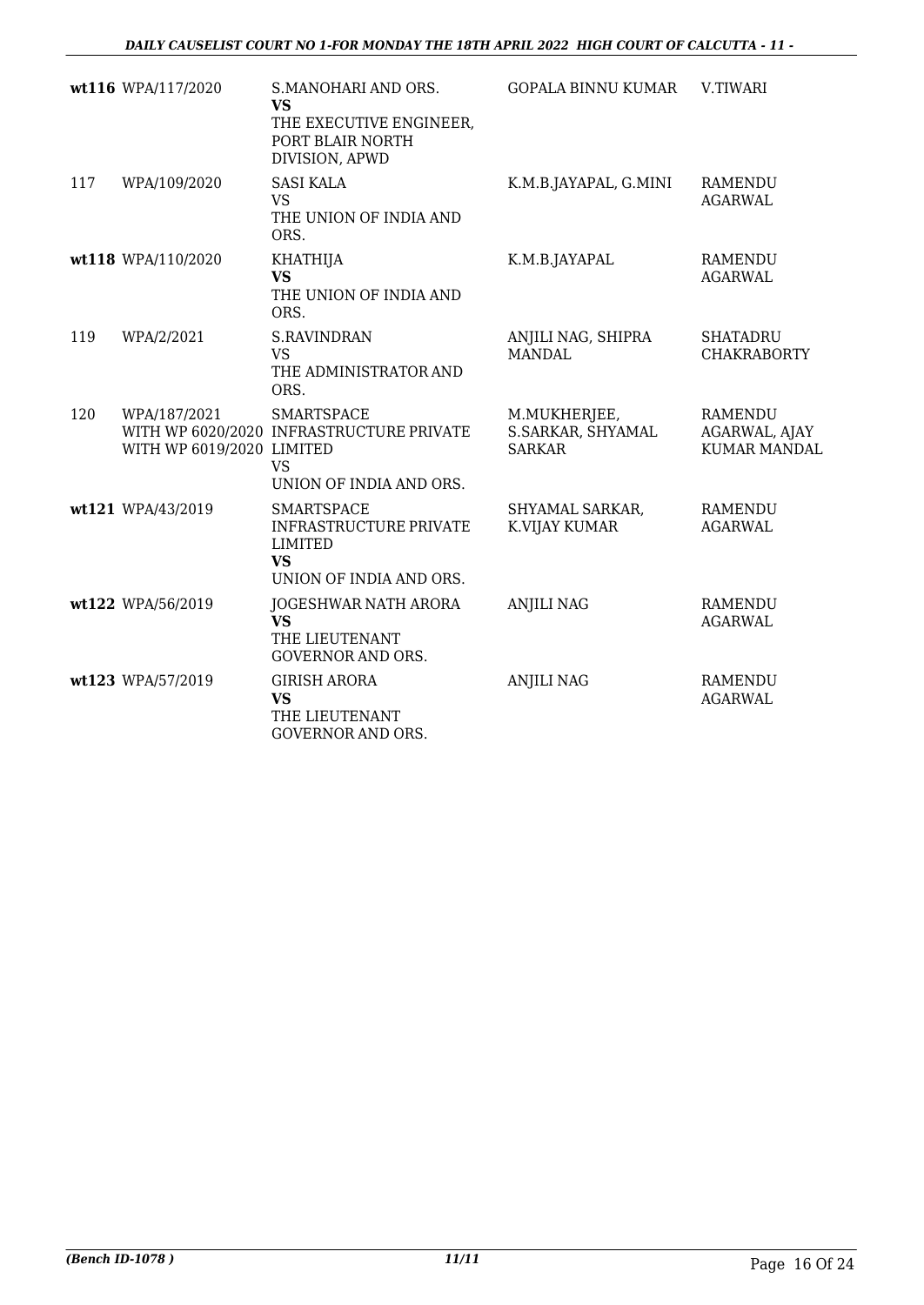

# Calcutta High Court **In the Circuit Bench at Port Blair Appellate Side**

**DAILY CAUSELIST For Monday The 18th April 2022**

**COURT NO. 2**

## **SINGLE BENCH (SB)**

**AT 10:30 AM**

## **HON'BLE JUSTICE ANANDA KUMAR MUKHERJEE (SINGLE BENCH WILL SIT AFTER COMPLETION OF DIVISION BENCH)**

|              |                              | <b>TO BE MENTIONED</b>                                                                                      |                                            |               |
|--------------|------------------------------|-------------------------------------------------------------------------------------------------------------|--------------------------------------------|---------------|
| $\mathbf{1}$ | CRR/5/2022                   | <b>MEERA</b><br><b>VS</b>                                                                                   | DEEP CHAIM KABIR,<br><b>S.AJITH PRASAD</b> |               |
|              |                              | <b>HARBANS SINGH</b>                                                                                        |                                            |               |
|              |                              | <b>MOTION</b>                                                                                               |                                            |               |
| 2            | CRR/14/2021                  | THE STATE<br><b>VS</b><br>PAPI BAIDYA                                                                       | <b>SUMIT KARMAKAR</b>                      | S.C.MISHRA    |
|              | IA NO: CRAN/1/2021           |                                                                                                             |                                            |               |
| 3            | CO/14/2021                   | <b>BALBIR SINGH AND</b><br><b>ANOTHER</b><br><b>VS</b><br>GYAN SINGH AND ORS.                               | <b>ANJILI NAG</b>                          | K.M.B.JAYAPAL |
| 4            | CRR/17/2021                  | <b>BISWAJEET HALDER</b><br><b>VS</b><br>KUMARI JIA HALDER                                                   | <b>S.AJITH PRASAD</b>                      |               |
| 5            | CO/23/2021                   | THE COLLECTOR LAND<br><b>ACQUISITION (ADM)</b><br><b>VS</b><br>M/S ANDAMAN TIMBER<br><b>INDUSTRIES LTD.</b> | RAMENDU AGARWAL                            |               |
| 6            | CRR/1/2022                   | <b>APARANA ROY</b><br><b>VS</b><br><b>SAIKAT ROY</b>                                                        | <b>R.ARUL PETER</b>                        |               |
| 7            | CRR/2/2022<br>[Scanned Copy] | <b>AMIT KUMAR</b><br><b>VS</b><br>THE STATE                                                                 | <b>ALISHAM</b><br><b>VENKATESH</b>         |               |
| 8            | CO/2/2022                    | NAMITA MISTRY AND<br><b>ANOTHER</b><br><b>VS</b><br>PARITOSH MISTRY AND<br><b>OTHERS</b>                    | <b>GOPALA BINNU</b><br><b>KUMAR</b>        |               |
| 9            | CO/3/2022                    | NAUSHAD ALI<br><b>VS</b><br>DHARMENDER MOHAN                                                                | <b>GOPALA BINNU</b><br><b>KUMAR</b>        |               |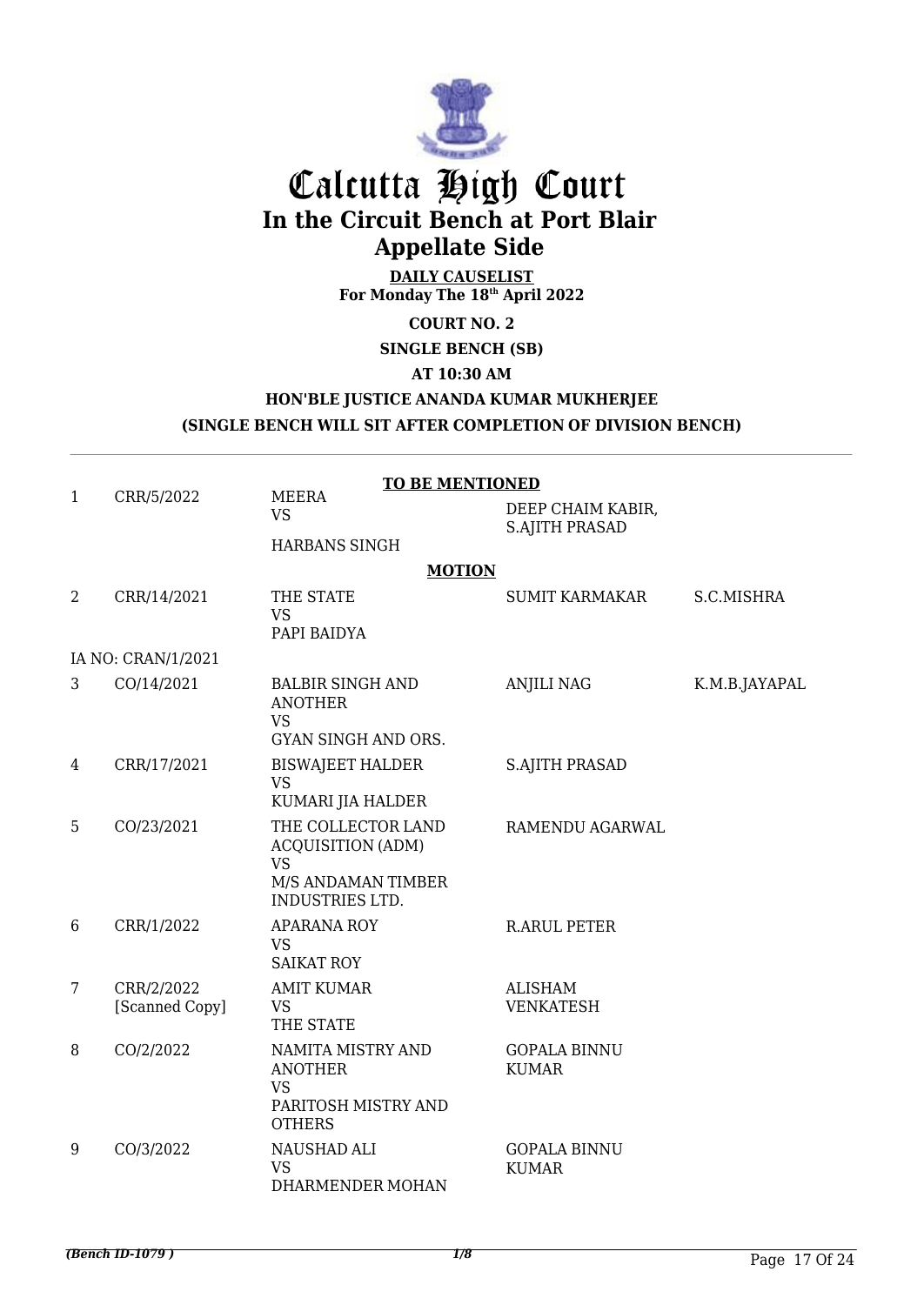| 10 | CRR/3/2022                      | M/S ADMIRAL MARINE<br>SERVICE PVT. LTD. AND<br><b>OTHERS</b><br><b>VS</b>                        | <b>DOLLY SARKAR</b>                 |                                                     |
|----|---------------------------------|--------------------------------------------------------------------------------------------------|-------------------------------------|-----------------------------------------------------|
|    |                                 | THE STATE                                                                                        |                                     |                                                     |
| 11 | CO/5/2022                       | FATHIMA BIBI AND OTHERS<br><b>VS</b><br>FATHIMA BIBI AND OTHERS                                  | MOHAMMED<br><b>TABRAIZ</b>          |                                                     |
|    |                                 | <b>FOR ORDERS</b>                                                                                |                                     |                                                     |
| 12 | SAT/10/2020                     | <b>ANANTA</b>                                                                                    | K.M.B.JAYAPAL                       | <b>ANJILI NAG</b>                                   |
|    |                                 | <b>VS</b><br>RAMACHANDER AND ANR.                                                                |                                     |                                                     |
| 13 | SAT/2/2021                      | M.RAMESHWARI<br><b>VS</b><br>K.KONDAIAH                                                          | <b>ANJILI NAG</b>                   |                                                     |
| 14 | CRR/15/2021                     | SWAPAN KUMAR DUTTA<br><b>VS</b><br>THE STATE                                                     | K.M.B.JAYAPAL,<br>G.MINI            | <b>SUMIT KARMAKAR</b>                               |
|    |                                 | <b>APPLICATION</b>                                                                               |                                     |                                                     |
| 15 | CPAN/10/2019                    | ANDAMAN SARVAJANIK<br>NIRMAN VIBAG MAZDOOR<br>SANGH AND ANR.<br><b>VS</b><br>D.BALAJI            | <b>GOPALA BINNU</b><br><b>KUMAR</b> | <b>ARUL PRASANTH</b>                                |
|    | IA NO: CAN/1/2021               |                                                                                                  |                                     |                                                     |
| 16 | CRR/16/2019                     | AHMED FAROOQ<br><b>VS</b><br>THE STATE                                                           | RAKESH PAL GOBIND                   |                                                     |
|    | IA NO: CRAN/1/2021              |                                                                                                  |                                     |                                                     |
| 17 | FMAT/4/2020                     | MANJU BISWAS AND ORS.<br><b>VS</b><br>THE MANAGER, NEW INDIA<br><b>ASSURANCE COMPANY</b><br>LTD. | K.M.B.JAYAPAL                       | N.A.KHAN                                            |
|    | IA NO: CAN/1/2021               |                                                                                                  |                                     |                                                     |
| 18 | FMAT/3/2021                     | <b>AMIYO ROY</b><br><b>VS</b><br>THE DIRECTOR AND<br><b>ANOTHER</b>                              | <b>ANJILI NAG</b>                   | <b>RAMENDU</b><br>AGARWAL, LOKESH<br><b>CHEZIAN</b> |
|    | IA NO: CAN/1/2021               |                                                                                                  |                                     |                                                     |
| 19 | FAT/4/2021                      | MOHAMMED HANEEFA<br><b>VS</b><br>SARITA SUKUMARI KUJUR<br><b>ALIAS SAFEENA</b>                   | <b>ANANDA HALDER</b>                | <b>ARUL PRASANTH</b>                                |
| 20 | CRA/10/2021                     | THE STATE<br><b>VS</b><br><b>MANOJ PAUL</b>                                                      | RAMENDU AGARWAL                     |                                                     |
|    | IA NO: CRAN/1/2021, CRAN/2/2021 |                                                                                                  |                                     |                                                     |
| 21 | CRA/13/2021                     | <b>MOHAN KUMAR</b><br><b>VS</b><br>THE STATE                                                     | MD. TABRAIZ                         | <b>SUMIT KARMAKAR</b>                               |
|    |                                 |                                                                                                  |                                     |                                                     |

### **CONTEMPT APPLICATION**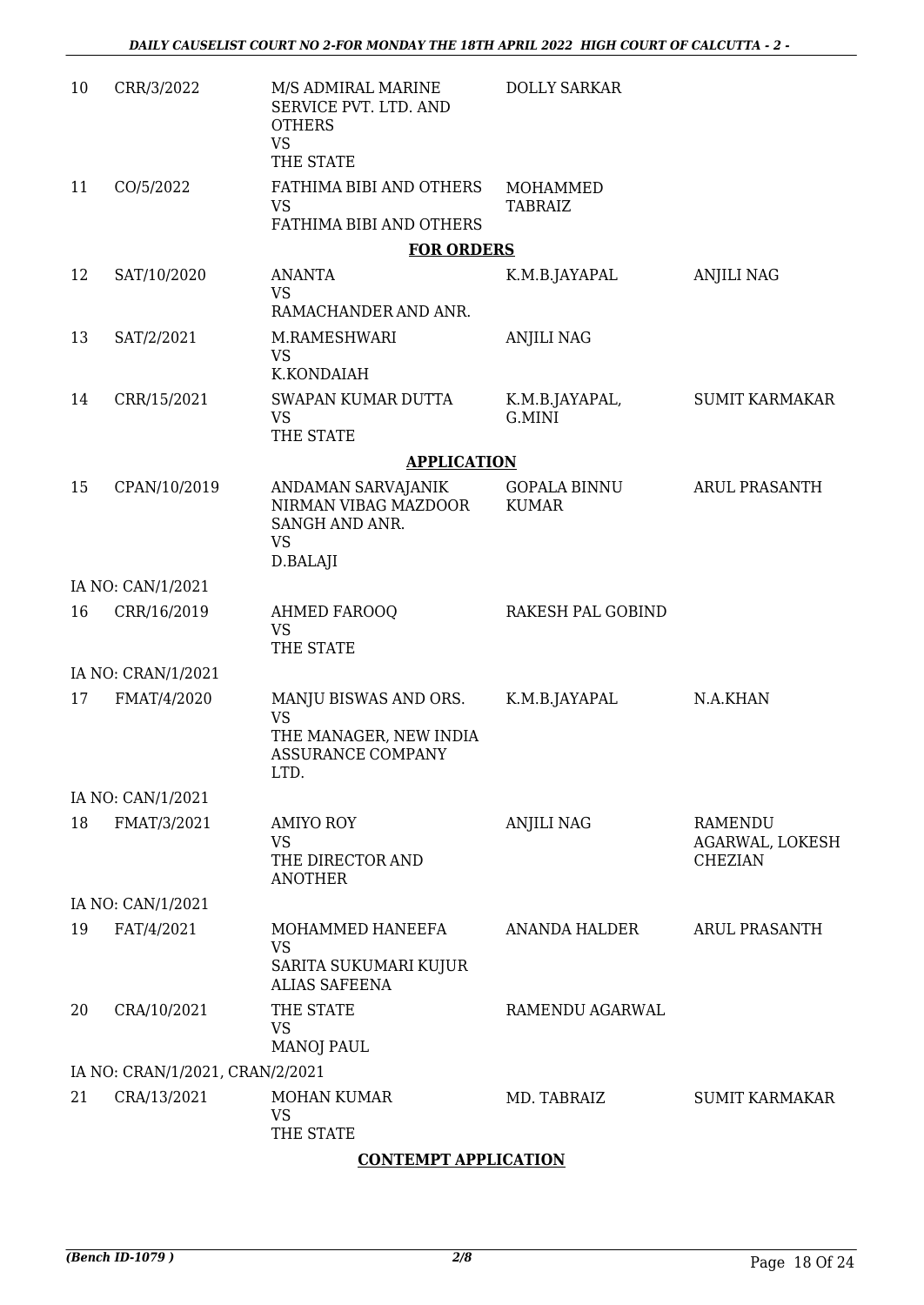| 22 | CPAN/28/2019<br>IN WP195/2019         | SHRI MOHAMMED SAMEER<br>AND 33 ORS.<br><b>VS</b><br>SUDHIR MAHAJAN                                  | <b>RAKESH KUMAR</b>                 |                                                   |
|----|---------------------------------------|-----------------------------------------------------------------------------------------------------|-------------------------------------|---------------------------------------------------|
| 23 | CPAN/11/2021<br>$(In$ WPA $914/2010)$ | DAVINDER PAL SINGH<br>VS<br>SANJEEV MITAL, THE<br><b>SECRETARY (REVENUE)</b><br>AND ANR.            | ANJILI NAG, SHIPRA<br><b>MANDAL</b> |                                                   |
|    | IA NO: CAN/1/2021, CAN/2/2021         |                                                                                                     |                                     |                                                   |
| 24 | CPAN/1/2022                           | TEENA ISLAM @ S.N.TEENA HUDSON WILLIAM<br><b>HUDSON</b><br><b>VS</b><br>SUNEEL ACHIPAKA AND<br>ANR. |                                     |                                                   |
|    |                                       | <b>FOR HEARING</b>                                                                                  |                                     |                                                   |
| 25 | CRR/1/2017                            | THE STATE (CBI)<br><b>VS</b><br>NEWAZESH ALI AND ORS.                                               | RAKESH PAL GOBIND                   | <b>ARUL PRASANTH</b>                              |
|    | IA NO: CRAN/1/2021                    |                                                                                                     |                                     |                                                   |
|    | wt26 CRR/17/2018                      | THE STATE (CBI)<br><b>VS</b><br>MAN MOHAN SINGH                                                     | RAKESH PAL GOBIND,<br>S.C.MISHRA    | MOHD. TABRAIZ                                     |
|    | wt27 CRR/18/2018                      | THE STATE (CBI)<br><b>VS</b><br>PUSHPA RAJU                                                         | RAKESH PAL GOBIND,<br>S.C.MISHRA    | <b>GOPALA BINNU</b><br><b>KUMAR</b>               |
|    | wt28 CRR/19/2018                      | THE STATE (CBI)<br><b>VS</b><br>THOMAS HERENZ AND<br>ORS.                                           | RAKESH PAL GOBIND,<br>S.C.MISHRA    | K.M.B.JAYAPAL                                     |
| 29 | CRA/6/2018                            | THE STATE<br><b>VS</b><br><b>SANDIP KUMAR</b>                                                       | <b>SUMIT KARMAKAR</b>               | <b>GOPALA BINNU</b><br><b>KUMAR</b>               |
| 30 | SA/1/2019                             | USMAN ALI AND ORS.<br><b>VS</b><br>CHAMPA DEVI AND ORS.                                             | N.A.KHAN                            | K.M.B.JAYAPAL,<br>G.MINI, SABRINA<br><b>BEGUM</b> |
|    | wt31 SA/2/2019                        | USMAN ALI AND ORS.<br><b>VS</b><br>CHAMPA DEVI AND ORS.                                             | N.A.KHAN                            | K.M.B.JAYAPAL,<br>G.MINI, SABRINA<br><b>BEGUM</b> |
| 32 | FMAT/3/2019                           | SABITA DEVI AND ORS.<br><b>VS</b><br>THE MANAGER AND ANR.                                           | K.M.B.JAYAPAL,<br>G.MINI            | ARUL PRASANTH,<br><b>ANITHA HEGDE</b>             |
| 33 | CRA/3/2019                            | THE STATE<br><b>VS</b><br>A.MAHESHWAR RAO AND<br>ORS.                                               | A.S.ZINU                            | ANJILI NAG, GOPALA<br><b>BINNU KUMAR</b>          |
| 34 | SA/4/2019                             | JAI NARAYAN SINGH<br><b>VS</b><br>BADRUDDIN AND ORS.                                                | K.M.B.JAYAPAL                       | N.A.KHAN                                          |
| 35 | SA/7/2019                             | <b>SUKHODA ROY</b><br><b>VS</b><br>ANWESHA SARKAR AND<br>ANR.                                       | AJAY KUMAR<br><b>MANDAL</b>         | K.M.B.JAYAPAL,<br>G.MINI                          |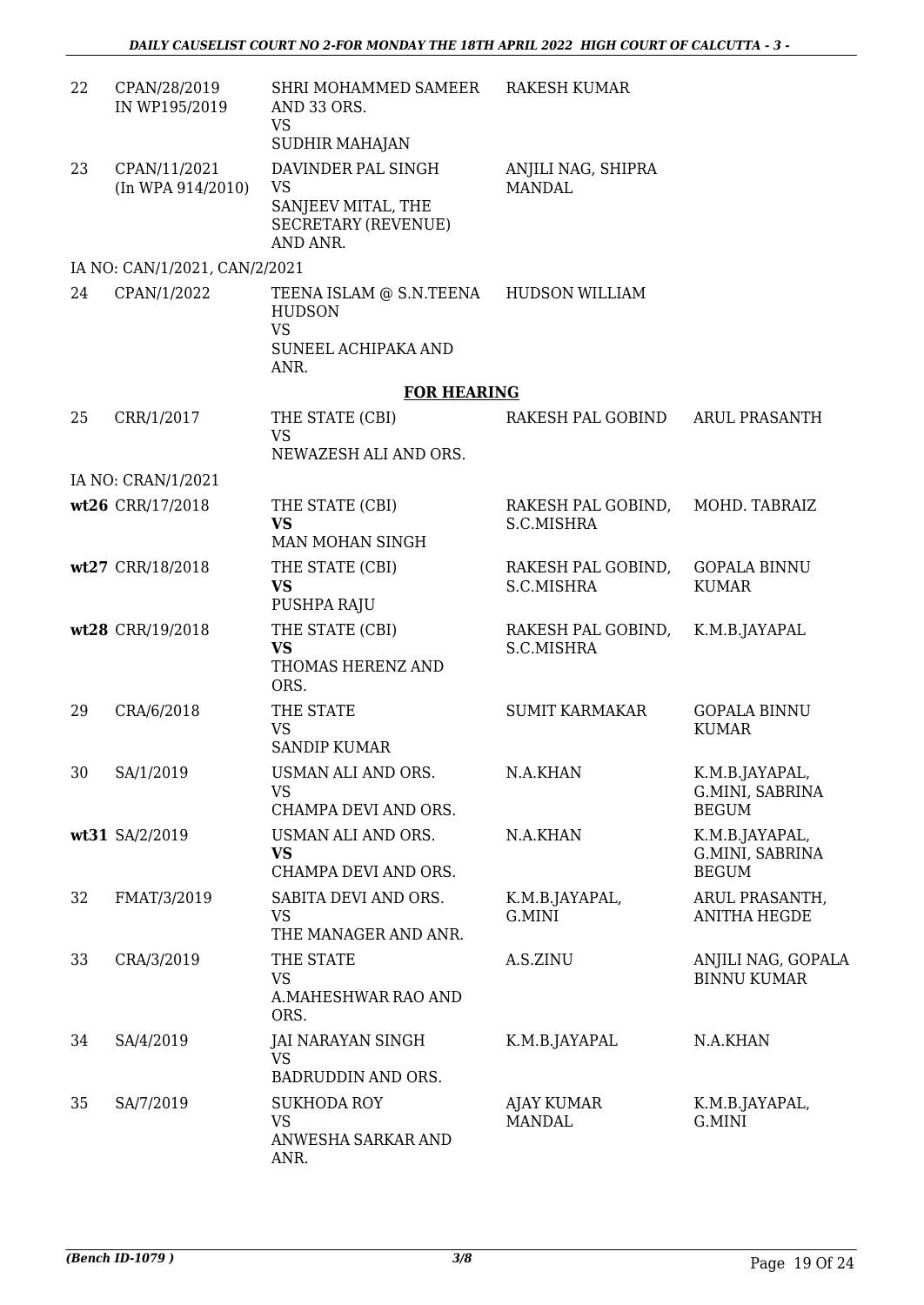| 36 | CRA/11/2019       | <b>SUJIT MAJUMDAR</b><br><b>VS</b><br>THE STATE                                                                               | RAKESH PAL GOBIND,<br>S.C.MISHRA                 | A.S.ZINU                                          |
|----|-------------------|-------------------------------------------------------------------------------------------------------------------------------|--------------------------------------------------|---------------------------------------------------|
| 37 | CRA/12/2019       | PRADEEP HALDER<br><b>VS</b><br>THE STATE                                                                                      | D. ILANGO AND R.<br>PRADEEP                      | <b>S.KARMAKAR</b>                                 |
| 38 | CRR/18/2019       | <b>RUPESH KISHEN</b><br><b>VS</b><br>THE STATE                                                                                | RAKESH PAL GOBIND                                | <b>SUMIT KARMAKAR</b>                             |
| 39 | CRR/28/2019       | K.D.UNNITHAN<br><b>VS</b><br>THE STATE                                                                                        | <b>ANIL KUMAR</b><br><b>CHAKRABORTHY</b>         | <b>SUMIT KARMAKAR</b>                             |
| 40 | WPA/219/2019      | SMTI. JAI LAKSHMI<br><b>VS</b><br>THE ANDAMAN AND<br>NICOBAR ADMINISTRATION<br>AND ORS.                                       | G. MINI AND<br>K.M.B.JAYAPAL                     | <b>SHATADRU</b><br><b>CHAKRABORTY</b>             |
| 41 | WPA/226/2019      | <b>ANDAMAN TIMBER</b><br><b>INDUSTRIES LIMITED</b><br><b>VS</b><br>THE CHIEF SECRETARY<br>AND ORS.                            | K.M.B.JAYAPAL,<br>G.MINI                         | <b>VIKAS TEWARY</b>                               |
| 42 | WPA/227/2019      | A.MURUGESAN AND ORS.<br><b>VS</b><br>THE UNION OF INDIA AND<br>ORS.                                                           | RAKESH PAL GOBIND,<br>S.C.MISHRA,<br>A.VENKATESH | TULSI LALL,<br>TASNEEM,<br><b>V.D.SIVABALAN</b>   |
|    | wt43 WPA/152/2019 | ALOK KUMAR DAS AND<br>ORS.<br><b>VS</b><br>THE UNION OF INDIA AND<br>ORS.                                                     | RAKESH PAL GOBIND,<br>S.C.MISHRA                 | TULSI LALL,<br>TASNEEM,<br><b>V.D.SIVABALAN</b>   |
| 44 | WPA/237/2019      | SHRI. S. M. MUSTAFA<br><b>VS</b><br>THE ANDAMAN AND<br>NICOBAR ADMINISTRATION<br>AND ORS.                                     | G.MINI AND K.M.B.<br><b>JAYAPAL</b>              | <b>SHATADRU</b><br><b>CHAKRABORTY</b>             |
| 45 | WPA/248/2019      | <b>A.SUNDAR</b><br><b>VS</b><br>THE HONBLE LIEUTENANT<br><b>GOVERNOR AND ORS.</b>                                             | <b>GOPALA BINNU</b><br><b>KUMAR</b>              | <b>SHATADRU</b><br><b>CHAKRABORTY</b>             |
| 46 | WPA/263/2019      | KUMAR HARSHAVARDHAN<br><b>VS</b><br>THE UNION OF INDIA AND<br>ORS.                                                            | KMB JAYAPAL                                      | TASNEEM,<br><b>SHATADRU</b><br><b>CHAKRABORTY</b> |
| 47 | WPA/267/2019      | THE GENERAL MANAGER,<br>ANIIDCO LTD.<br>VS<br>Y. JOHN AND ORS.                                                                | ANJILI NAG,<br><b>R.PRADEEP</b>                  | <b>GOPALA BINNU</b><br><b>KUMAR</b>               |
| 48 | WPA/282/2019      | <b>MANOJ PAUL</b><br><b>VS</b><br>THE UNION TERRITORY,<br><b>ADMINISTRATION OF</b><br>ANDAMAN AND NICOBAR<br>ISLANDS AND ORS. | IN PERSON                                        | <b>SHATADRU</b><br><b>CHAKRABORTY</b>             |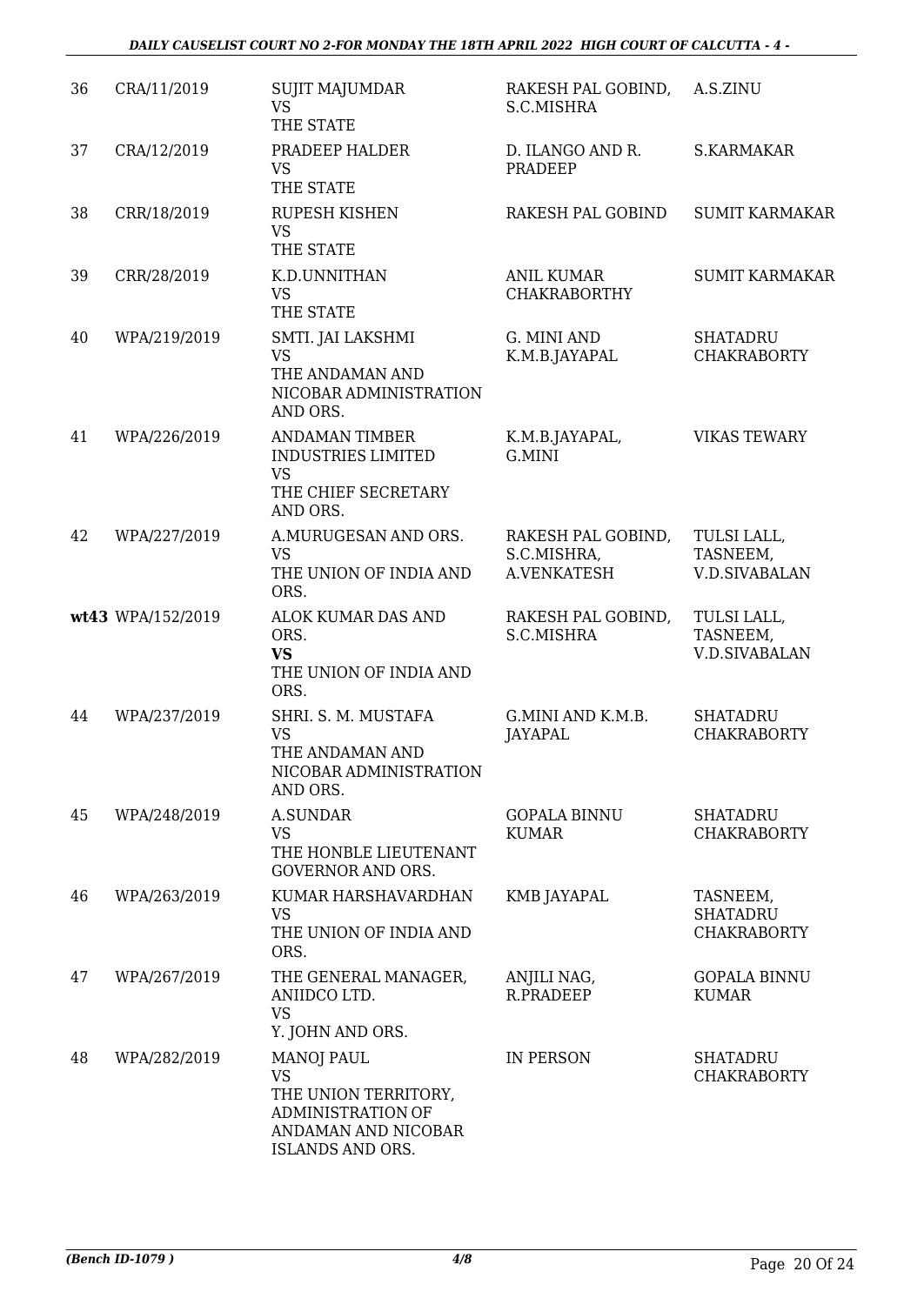| 49 | WPA/287/2019      | ISLAND TRAVELS PVT. LTD.<br><b>VS</b><br>THE ANDAMAN AND<br>NICOBAR ADMINISTRATION<br>AND ORS.             | DEEP CHAIM KABIR,<br><b>AJITH PRASAD</b> | <b>ANJILI NAG</b>                     |
|----|-------------------|------------------------------------------------------------------------------------------------------------|------------------------------------------|---------------------------------------|
| 50 | SAT/1/2020        | M. T. SAIDU AND ORS.<br><b>VS</b><br>M/S. ANDAMAN TIMBER<br><b>INDUSTRIES LIMITED AND</b><br>ANR.          | K. VIJAY KUMAR                           | K. M. B JAYAPAL                       |
| 51 | FMA/1/2020        | <b>ARPITA GHOSH</b><br><b>VS</b><br>SHIV PRASAD AND ANR.                                                   | LOKESH CHEZIAN                           | S.C.MISHRA                            |
| 52 | CRA/1/2020        | <b>SAROJIT KULLU</b><br><b>VS</b><br>THE STATE                                                             | D.ILANGO                                 | M.P.KAMARAJ                           |
| 53 | FMAT/2/2020       | <b>JAVED NISAR</b><br><b>VS</b><br>THE MANAGER, UNITED<br><b>INDIA INSURANCE</b><br>COMPANY LTD. AND ANR.  | K.M.B.JAYAPAL                            | N.A.KHAN, ARUL<br><b>PRASANTH</b>     |
|    | IA NO: CAN/1/2021 |                                                                                                            |                                          |                                       |
| 54 | SAT/7/2020        | KALAIARASAN AND ORS.<br><b>VS</b><br>ASIF ALI AND ORS.                                                     | <b>ANJILI NAG</b>                        | <b>KMB JAYAPAL</b>                    |
| 55 | WPA/119/2020      | <b>LALTA PRASAD</b><br><b>VS</b><br>THE LIEUTENANT<br><b>GOVERNOR AND ORS.</b>                             | <b>ANANDA HALDER</b>                     | A.K.MANDAL,<br>K.M.B.JAYAPAL          |
| 56 | WPA/121/2020      | SOBHANA KUMARI<br><b>VS</b><br>THE LIEUTENANT<br><b>GOVERNOR AND ORS.</b>                                  | <b>GOPALA BINNU</b><br><b>KUMAR</b>      | <b>SHATADRU</b><br><b>CHAKRABORTY</b> |
| 57 | WPA/137/2020      | MOHD. NASRULLAH<br>VS<br>THE COMMISSIONER,<br><b>GOOD AND SERVICE TAX</b><br>AND ORS.                      | <b>ANANDA HALDER</b>                     | A.K.MANDAL                            |
| 58 | WPA/139/2020      | <b>RITA SIL</b><br><b>VS</b><br>THE ADMINISTRATOR<br>(LIEUTENANT GOVERNOR)<br>AND ORS.                     | <b>ANJILI NAG</b>                        | <b>ARUL PRASANTH</b>                  |
|    | wt59 WPA/190/2021 | <b>RITA SIL</b><br><b>VS</b><br>THE ADMINISTRATOR<br>(LIEUTENANT GOVERNOR)<br>AND ORS.                     | <b>ANJILI NAG</b>                        | <b>ARUL PRASANTH</b>                  |
| 60 | WPA/149/2020      | M/S T.T. TRADING<br>COMPANY AND ANR.<br><b>VS</b><br>THE ANDAMAN AND<br>NICOBAR ADMINISTRATION<br>AND ORS. | ANJILI NAG, SHIPRA<br><b>MANDAL</b>      | ARUL PRASANTH                         |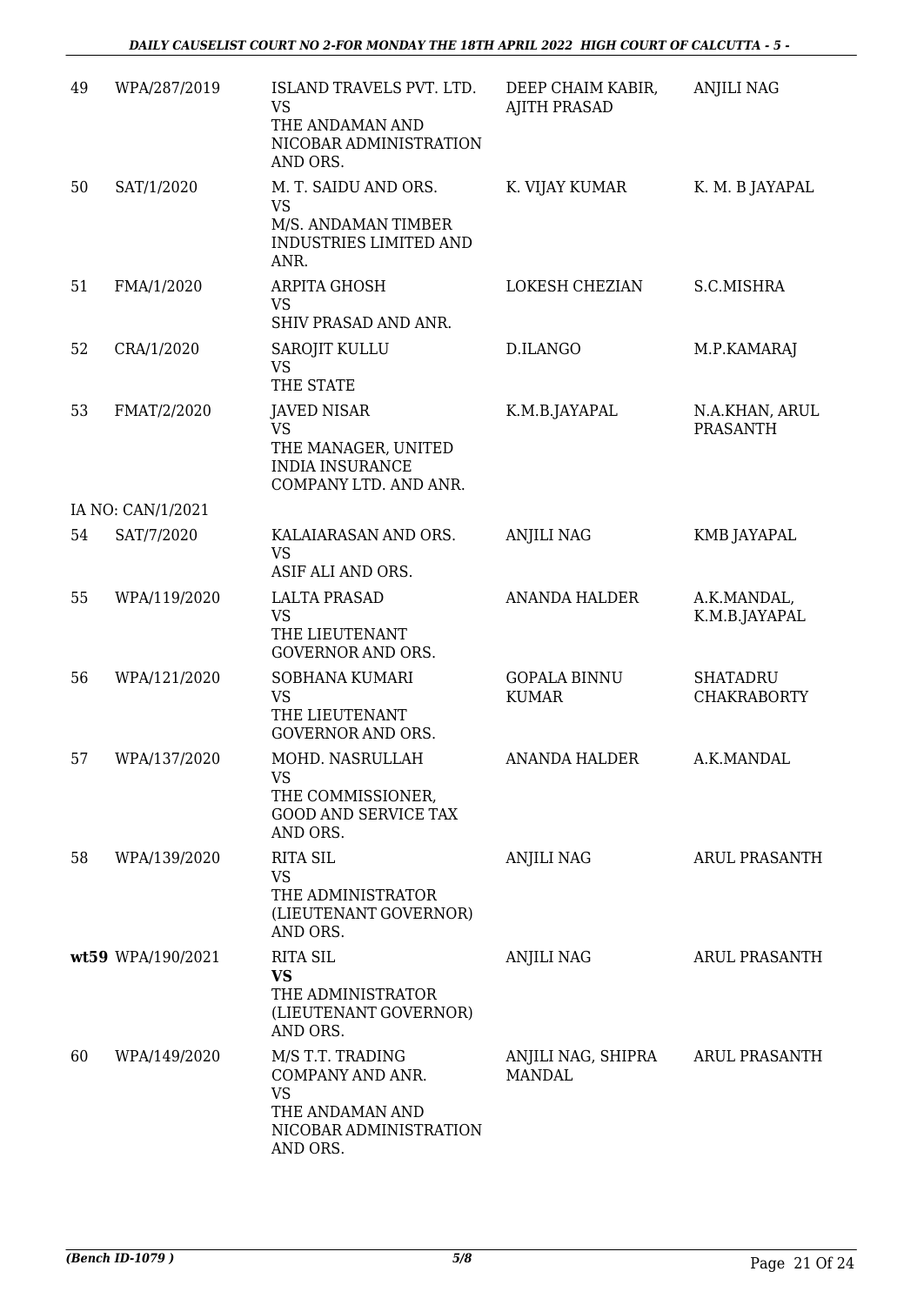| 61 | WPA/3052/2020    | PEARLESCENT MERITECH<br>PVT. LTD. AND ANR.<br><b>VS</b><br>UNION OF INDIA AND ORS.          | <b>ANJILI NAG</b>                         | V.TIWARI                                                           |
|----|------------------|---------------------------------------------------------------------------------------------|-------------------------------------------|--------------------------------------------------------------------|
| 62 | CRA/1/2021       | <b>SAMEER MONDAL</b><br><b>VS</b><br>THE STATE                                              | <b>GOPALA BINNU</b><br><b>KUMAR</b>       | A.S.ZINU                                                           |
| 63 | SAT/3/2021       | <b>SWAPAN MISTRY</b><br><b>VS</b><br>SUDHIR CHANDRA DAS<br>AND ORS.                         | <b>ANANDA HALDER</b>                      | <b>GOPALA BINNU</b><br><b>KUMAR</b>                                |
| 64 | CRA/18/2021      | K. DURYODHAN<br><b>VS</b><br>THE STATE AND ANOTHER                                          | DEEP CHAIM KABIR,<br><b>AJITH PRASAD</b>  | A.S.ZINU                                                           |
| 65 | WPA/44/2021      | ASHA, ASSISTANT<br><b>ENGINEER-I</b><br><b>VS</b><br>THE LT. GOVERNOR AND<br>ORS.           | RAJINDER SINGH,<br><b>TAPAN KUMAR DAS</b> | <b>SHATADRU</b><br>CHAKRABORTY,<br>ARUL PRASANTH,<br>K.VIJAY KUMAR |
| 66 | WPA/46/2021      | M. MEGHAVARNAM AND<br>ORS.<br><b>VS</b><br>THE DIRECTOR GENERAL<br>OF SHIPPING AND ORS.     | ANJILI NAG, SHIPRA<br><b>MANDAL</b>       | TULSI LALL,<br>A.K.MANDAL                                          |
| 67 | WPA/59/2021      | M.HEERA KUNWAR<br><b>VS</b><br>THE LIEUTENANT<br><b>GOVERNOR AND ORS.</b>                   | K.M.B. Jayapal                            | <b>SHATADRU</b><br><b>CHAKRABORTY</b>                              |
|    | wt68 WPA/58/2021 | KAUSHALYA DEVI<br><b>VS</b><br>THE LIEUTENANT<br><b>GOVERNOR AND ORS.</b>                   | K. M. B. JAYAPAL                          | <b>SHATADRU</b><br><b>CHAKRABORTY</b>                              |
|    | wt69 WPA/60/2021 | PREM KUMARI<br><b>VS</b><br>THE LIEUTENANT<br><b>GOVERNOR AND ORS.</b>                      | K.M.B.JAYAPAL                             | <b>SHATADRU</b><br><b>CHAKRABORTY</b>                              |
|    | wt70 WPA/61/2021 | PREM LALL<br><b>VS</b><br>THE LIEUTENANT<br><b>GOVERNOR AND ORS.</b>                        | K.M.B. JAYAPAL                            | <b>SHATADRU</b><br><b>CHAKRABORTY</b>                              |
|    | wt71 WPA/62/2021 | DEEPAK LALL<br><b>VS</b><br>THE LIEUTENANT<br><b>GOVERNOR AND ORS.</b>                      | K.M.B.JAYAPAL                             | <b>SHATADRU</b><br><b>CHAKRABORTY</b>                              |
|    | wt72 WPA/65/2021 | KAILASH KUMARI<br><b>VS</b><br>THE LIEUTENANT<br><b>GOVERNOR AND ORS.</b>                   | K.M.B JAYAPAL                             | <b>SHATADRU</b><br><b>CHAKRABORTY</b>                              |
| 73 | WPA/74/2021      | N. R. SUDHEER KUMAR<br>AND ORS.<br><b>VS</b><br>THE HON'BLE LIEUTENANT<br>GOVERNOR AND ORS. | <b>GOPALA BINNU</b><br><b>KUMAR</b>       | <b>SHATADRU</b><br><b>CHAKRABORTY</b>                              |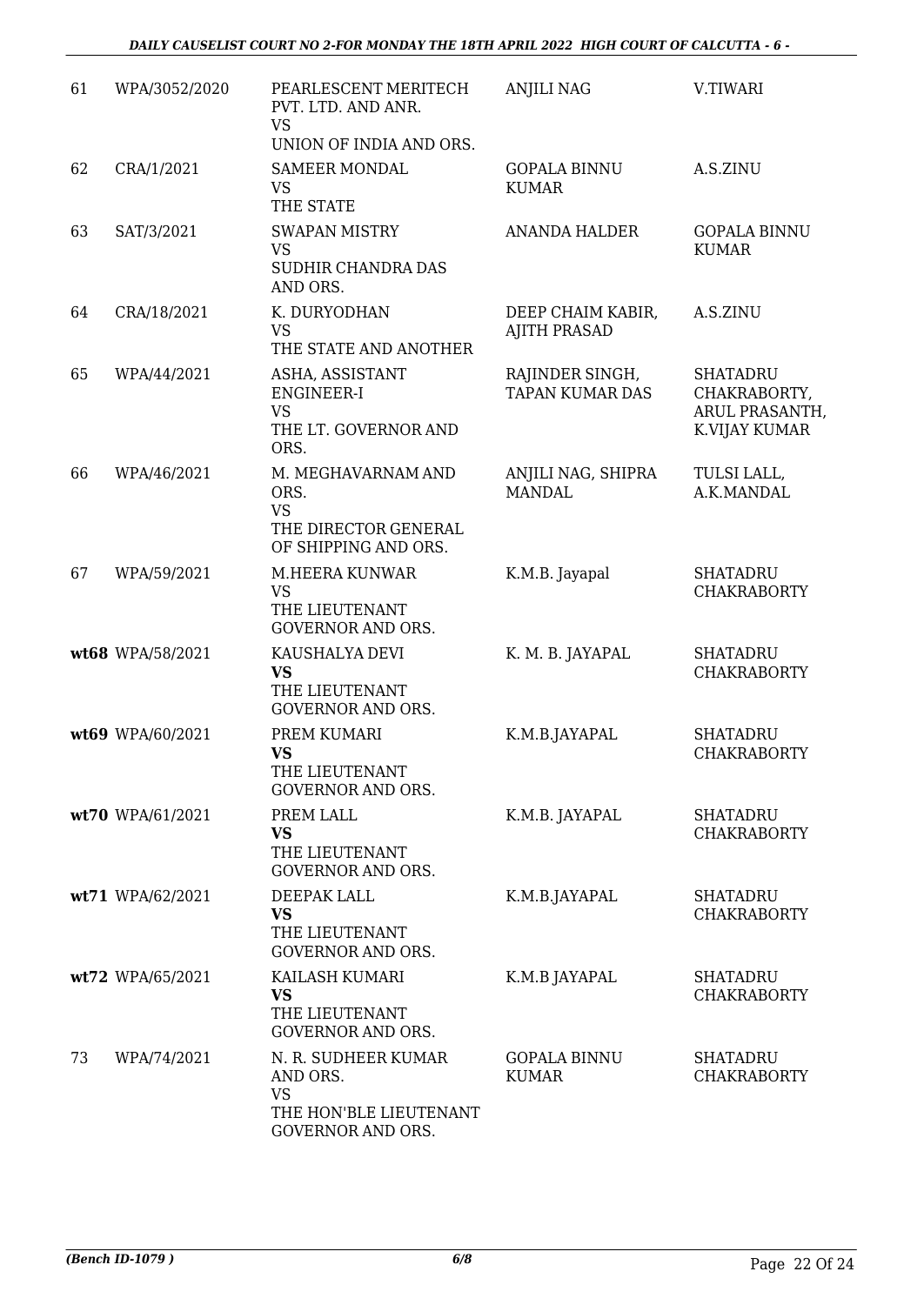| 74 | WPA/76/2021     | <b>RAM BHAJAN</b><br><b>VS</b>                                                                                                | K.M.B JAYAPAL                           | <b>SHATADRU</b><br><b>CHAKRABORTY</b>                               |
|----|-----------------|-------------------------------------------------------------------------------------------------------------------------------|-----------------------------------------|---------------------------------------------------------------------|
|    |                 | THE LIEUTENANT<br><b>GOVERNOR AND ORS.</b>                                                                                    |                                         |                                                                     |
| 75 | WPA/126/2021    | <b>SMTI. PAVITRA KUMARI</b><br><b>VS</b><br>THE ANDAMAN AND<br>NICOBAR ADMINISTRATION<br>AND ORS.                             | K.M.B.JAYAPAL AND<br>G. MINI            | <b>RAMENDU</b><br>AGARWAL, G.BINNU<br><b>KUMAR</b>                  |
| 76 | WPA/135/2021    | <b>GANGA DIN</b><br><b>VS</b><br>THE ANDAMAN AND<br>NICOBAR ADMINISTRATION<br>AND ORS.                                        | K.M.B.JAYAPAL,<br>G.MINI                | <b>AJAY KUMAR</b><br><b>MANDAL</b>                                  |
| 77 | WPA/150/2021    | SMTI. E. SHYAMALA<br><b>VS</b><br>THE TEHSILDAR AND ORS.                                                                      | VISHAL KR. BISWAS,<br><b>ANJILI NAG</b> | <b>SHATADRU</b><br><b>CHAKRABORTY</b>                               |
| 78 | WPA/194/2021    | ANDAMAN SARVAJANIK<br>NIRMAN VIBAGH MAZDOOR<br><b>SANGH AND ANOTHER</b><br><b>VS</b><br>THE LT. GOVERNOR AND<br><b>OTHERS</b> | <b>G.BINNU KUMAR</b>                    | SALIM MOHAMMED,<br><b>V.D.SIVABALAN</b>                             |
| 79 | WPA/199/2021    | SHONA LAVALAI ROY AND<br><b>ANOTHERS</b><br><b>VS</b><br>THE ANDAMAN AND<br>NICOBAR ADMINISTRATION<br><b>AND OTHERS</b>       | KMB JAYAPAL, G MINI                     | <b>ARUL PRASANTH</b>                                                |
| 80 | WPA/222/2021    | P.AMEENA KUTTY<br><b>VS</b><br>ANDAMAN AND NICOBAR<br><b>ADMINISTRATION AND</b><br>ORS.                                       | MOHAMMED<br><b>TABRAIZ</b>              | <b>RAMENDU</b><br><b>AGARWAL</b>                                    |
|    | 81 WPA/245/2021 | DR.MANGESH ANANDRAO GOPALA BINNU<br><b>BANKAR</b><br><b>VS</b><br>THE CHAIRMAN, ANIMERS                                       | KUMAR                                   | <b>RAMENDU</b><br><b>AGARWAL</b>                                    |
| 82 | WPA/252/2021    | M/S SREEHRI FABRICATOR<br><b>AND ANR</b><br><b>VS</b><br>UNION OF INDIA AND ORS.                                              | ABIR LAL<br><b>CHAKRAVORTI</b>          |                                                                     |
| 83 | WPA/255/2021    | KALPANA GOLDER<br>VS<br>THE ANDAMAN AND<br>NICOBAR ADMINISTRATION<br><b>AND OTHERS</b>                                        | <b>GOPALA BINNU</b><br><b>KUMAR</b>     | <b>SHATADRU</b><br>CHAKRABORTY,<br><b>RAMENDU</b><br><b>AGARWAL</b> |
| 84 | WPA/256/2021    | <b>SHANKER CH. DAS</b><br><b>VS</b><br>THE ANDAMAN AND<br>NICOBAR ADMINISTRATION<br><b>AND OTHERS</b>                         | <b>GOPALA BINNU</b><br>KUMAR            | <b>SHATADRU</b><br><b>CHAKRABORTY</b>                               |